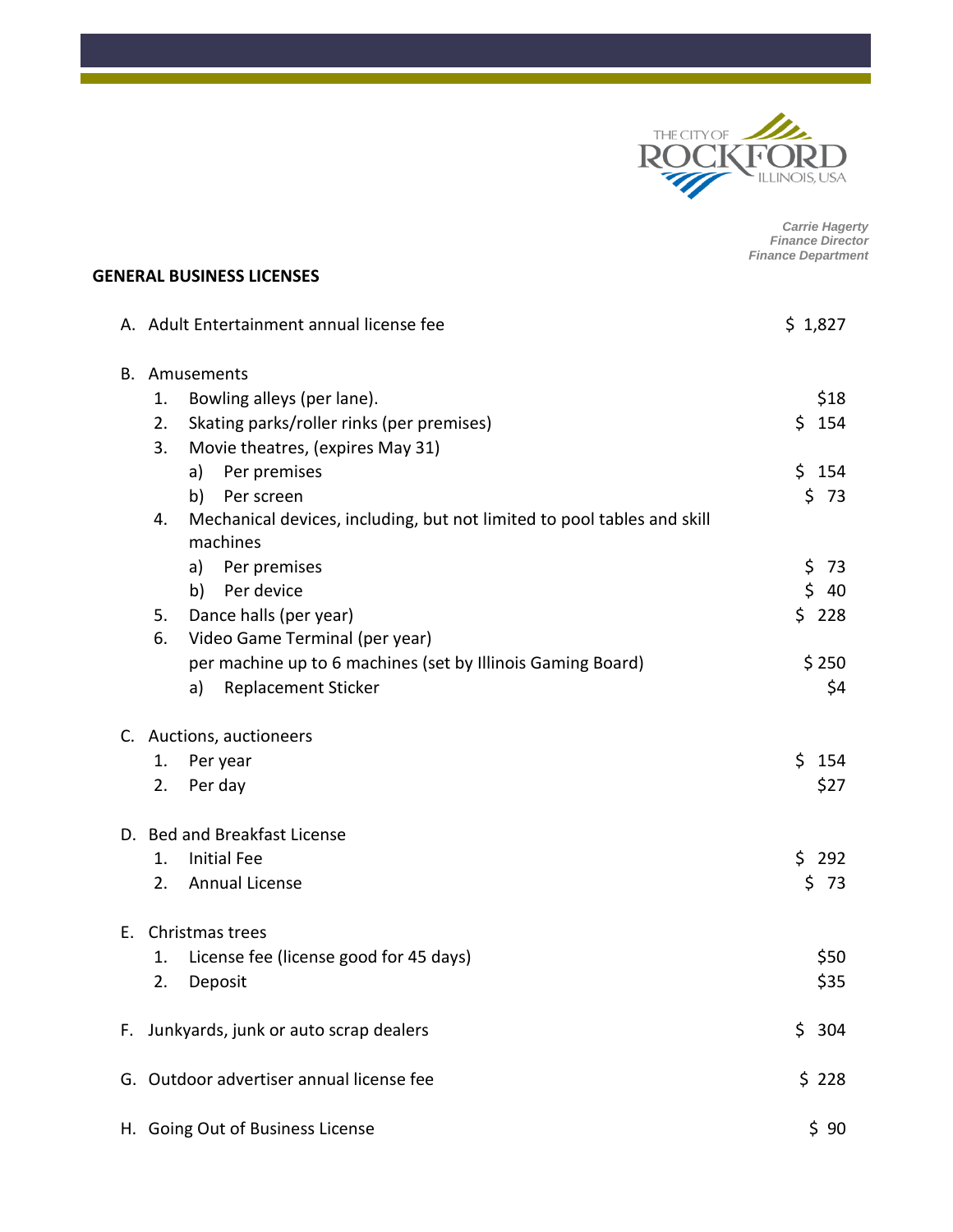| $\mathbf{I}$ . | Petroleum products dealers:                                                                                                                                       |            |  |  |
|----------------|-------------------------------------------------------------------------------------------------------------------------------------------------------------------|------------|--|--|
|                | Wholesale and storage licenses, for each wholesale or storage<br>1.                                                                                               | \$18       |  |  |
|                | Retail licenses (per pump)<br>2.                                                                                                                                  | \$<br>40   |  |  |
| J.             | Scavengers                                                                                                                                                        | \$<br>67   |  |  |
|                | Sticker fee (per truck)<br>1.                                                                                                                                     | \$3        |  |  |
|                | K. Secondhand merchandise                                                                                                                                         | \$<br>70   |  |  |
|                | L. Security Alarm Systems                                                                                                                                         |            |  |  |
|                | Initial permit fee<br>1.                                                                                                                                          | \$28       |  |  |
|                | M. Solicitors License (per person)                                                                                                                                |            |  |  |
|                | 1.<br>Issuance                                                                                                                                                    | \$<br>70   |  |  |
|                | 2.<br>Renewal                                                                                                                                                     | \$<br>70   |  |  |
|                | N. Taxicabs                                                                                                                                                       |            |  |  |
|                | Annually, per cab<br>1.                                                                                                                                           | \$<br>58   |  |  |
|                | Taxicab driver's license<br>2.                                                                                                                                    | \$20       |  |  |
|                | O. Transportation Network Company application fee                                                                                                                 | \$2,897    |  |  |
|                | P. Temporary outdoor vehicle sales                                                                                                                                | \$150      |  |  |
|                | Q. Towing Services                                                                                                                                                |            |  |  |
|                | Annual License Fee<br>1.                                                                                                                                          | \$120      |  |  |
|                | 2.<br>Sticker Fee (per truck)                                                                                                                                     | \$10       |  |  |
|                | 3.<br>Rotating Wrecker Tow Company annual application fee<br>(Non-consensual towing companies must also be licensed by the<br>4.<br>Illinois Commerce Commission) | \$.<br>347 |  |  |
|                | R. Weapons                                                                                                                                                        | \$156      |  |  |
|                | S. Massage Establishment<br>\$50                                                                                                                                  |            |  |  |
|                | T. Pawn Shop                                                                                                                                                      | \$272      |  |  |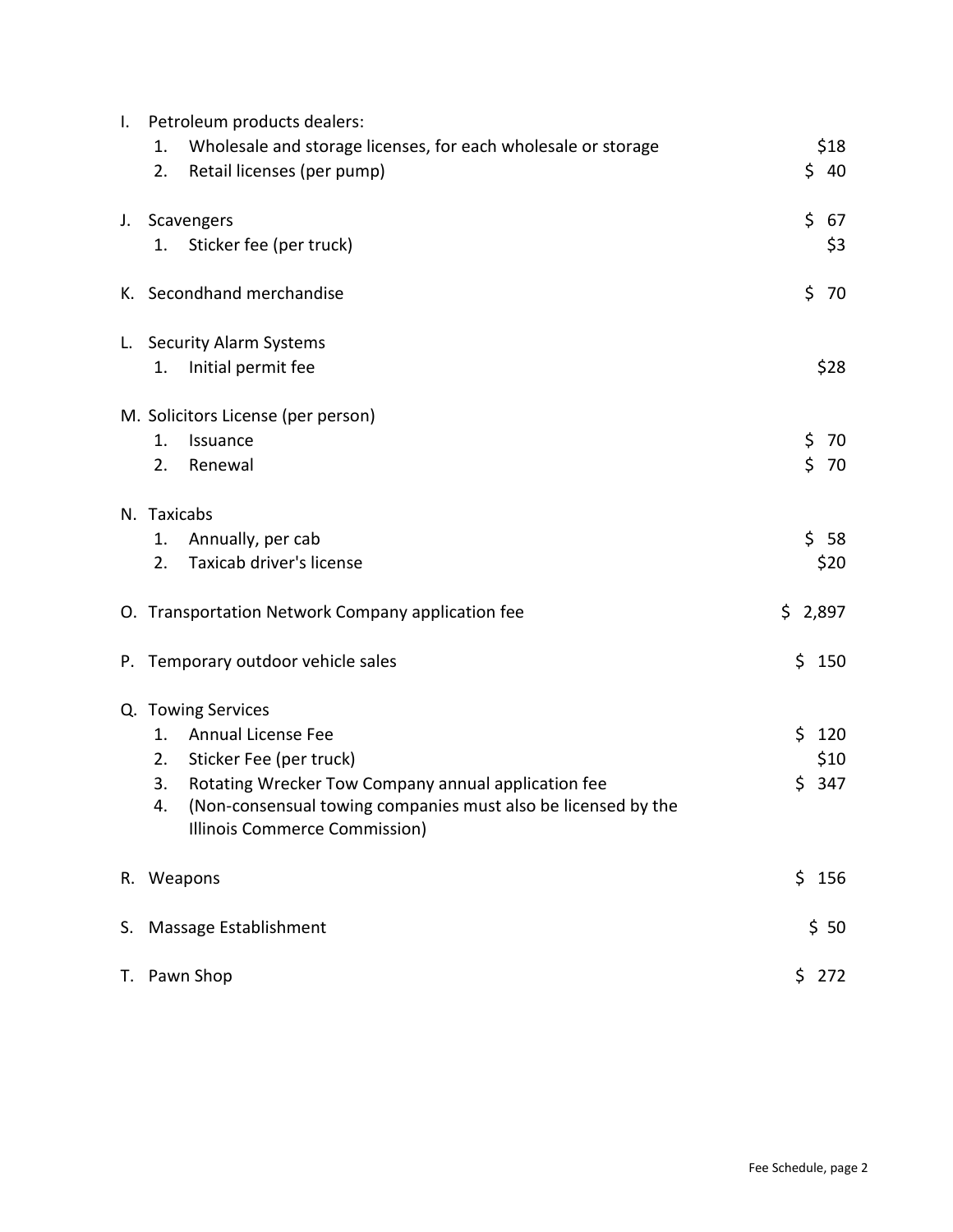# **LIQUOR LICENSES**

| A. Liquor License Fee Application                                                                                                                                                                                                                                                                                                                                                                                                                                                                                                                                                                                                                                                                                                                                                   | \$1,826 |
|-------------------------------------------------------------------------------------------------------------------------------------------------------------------------------------------------------------------------------------------------------------------------------------------------------------------------------------------------------------------------------------------------------------------------------------------------------------------------------------------------------------------------------------------------------------------------------------------------------------------------------------------------------------------------------------------------------------------------------------------------------------------------------------|---------|
| B. Liquor License Annual Renewal Fees                                                                                                                                                                                                                                                                                                                                                                                                                                                                                                                                                                                                                                                                                                                                               |         |
| Class C license, annual fee<br>1.                                                                                                                                                                                                                                                                                                                                                                                                                                                                                                                                                                                                                                                                                                                                                   | \$1,582 |
| Class R licenses:<br>2.                                                                                                                                                                                                                                                                                                                                                                                                                                                                                                                                                                                                                                                                                                                                                             |         |
| A, E, L50, H50 and GV, and NG-L                                                                                                                                                                                                                                                                                                                                                                                                                                                                                                                                                                                                                                                                                                                                                     | \$644   |
| WB, WB50, and NG-WB                                                                                                                                                                                                                                                                                                                                                                                                                                                                                                                                                                                                                                                                                                                                                                 | \$388   |
| <b>SL</b>                                                                                                                                                                                                                                                                                                                                                                                                                                                                                                                                                                                                                                                                                                                                                                           | \$322   |
| <b>SLWB</b>                                                                                                                                                                                                                                                                                                                                                                                                                                                                                                                                                                                                                                                                                                                                                                         | \$194   |
| Class S, SP Permit, license (per day)<br>3.                                                                                                                                                                                                                                                                                                                                                                                                                                                                                                                                                                                                                                                                                                                                         | \$66    |
| Class A, PKG, E, L50, H50, and TRK license (annual fee)<br>4.                                                                                                                                                                                                                                                                                                                                                                                                                                                                                                                                                                                                                                                                                                                       | \$2,434 |
| 5.<br>Class O                                                                                                                                                                                                                                                                                                                                                                                                                                                                                                                                                                                                                                                                                                                                                                       | \$4,000 |
| Class SL license (annual fee)<br>6.                                                                                                                                                                                                                                                                                                                                                                                                                                                                                                                                                                                                                                                                                                                                                 | \$1,717 |
| Class WB, W50 license (annual fee)<br>7.                                                                                                                                                                                                                                                                                                                                                                                                                                                                                                                                                                                                                                                                                                                                            | \$1,430 |
| Class SLWB license (annual fee)<br>8.                                                                                                                                                                                                                                                                                                                                                                                                                                                                                                                                                                                                                                                                                                                                               | \$715   |
| Class G license (annual fee)<br>9.                                                                                                                                                                                                                                                                                                                                                                                                                                                                                                                                                                                                                                                                                                                                                  | \$2,472 |
| 10. Class GV license (annual fee)                                                                                                                                                                                                                                                                                                                                                                                                                                                                                                                                                                                                                                                                                                                                                   | \$1,947 |
| 11. Class CH license will be charged an appropriate fee for a City Hall<br>Lobby Permit                                                                                                                                                                                                                                                                                                                                                                                                                                                                                                                                                                                                                                                                                             |         |
| 12. Class B/C license (annual fee)                                                                                                                                                                                                                                                                                                                                                                                                                                                                                                                                                                                                                                                                                                                                                  | \$32    |
| 13. Ctr license annual fee for catering:                                                                                                                                                                                                                                                                                                                                                                                                                                                                                                                                                                                                                                                                                                                                            |         |
| for holders of a valid class A, E, L50, H50 or WB or WB50 license                                                                                                                                                                                                                                                                                                                                                                                                                                                                                                                                                                                                                                                                                                                   | \$649   |
| for those without a valid liquor license                                                                                                                                                                                                                                                                                                                                                                                                                                                                                                                                                                                                                                                                                                                                            | \$2,999 |
| C. Liquor License Annual Renewal Late Fees                                                                                                                                                                                                                                                                                                                                                                                                                                                                                                                                                                                                                                                                                                                                          |         |
| 1-15 days late<br>1.                                                                                                                                                                                                                                                                                                                                                                                                                                                                                                                                                                                                                                                                                                                                                                | \$602   |
| 16-30 days late<br>2.                                                                                                                                                                                                                                                                                                                                                                                                                                                                                                                                                                                                                                                                                                                                                               | \$1,205 |
| D. A fee per City of Rockford police officer per hour shall be assessed for<br>police response to a licensed establishment for disorderly activities on or<br>about the licensed premises, including, but not limited to, crowd and/or<br>traffic control. The license holder shall be assessed the fee for one (1) full<br>hour after the officer's arrival at the scene. For purposes of this Section,<br>after on full hour on scene, a full hourly fee will be assessed per officer at<br>the beginning of each additional hour officers are present. Said fees are<br>due and payable upon written City of Rockford Legal Department. No<br>liquor license shall be renewed upon expiration of the same unless all fees<br>assessed pursuant to this section are paid in full. |         |

E. Recreating a liquor license fee  $\zeta$  54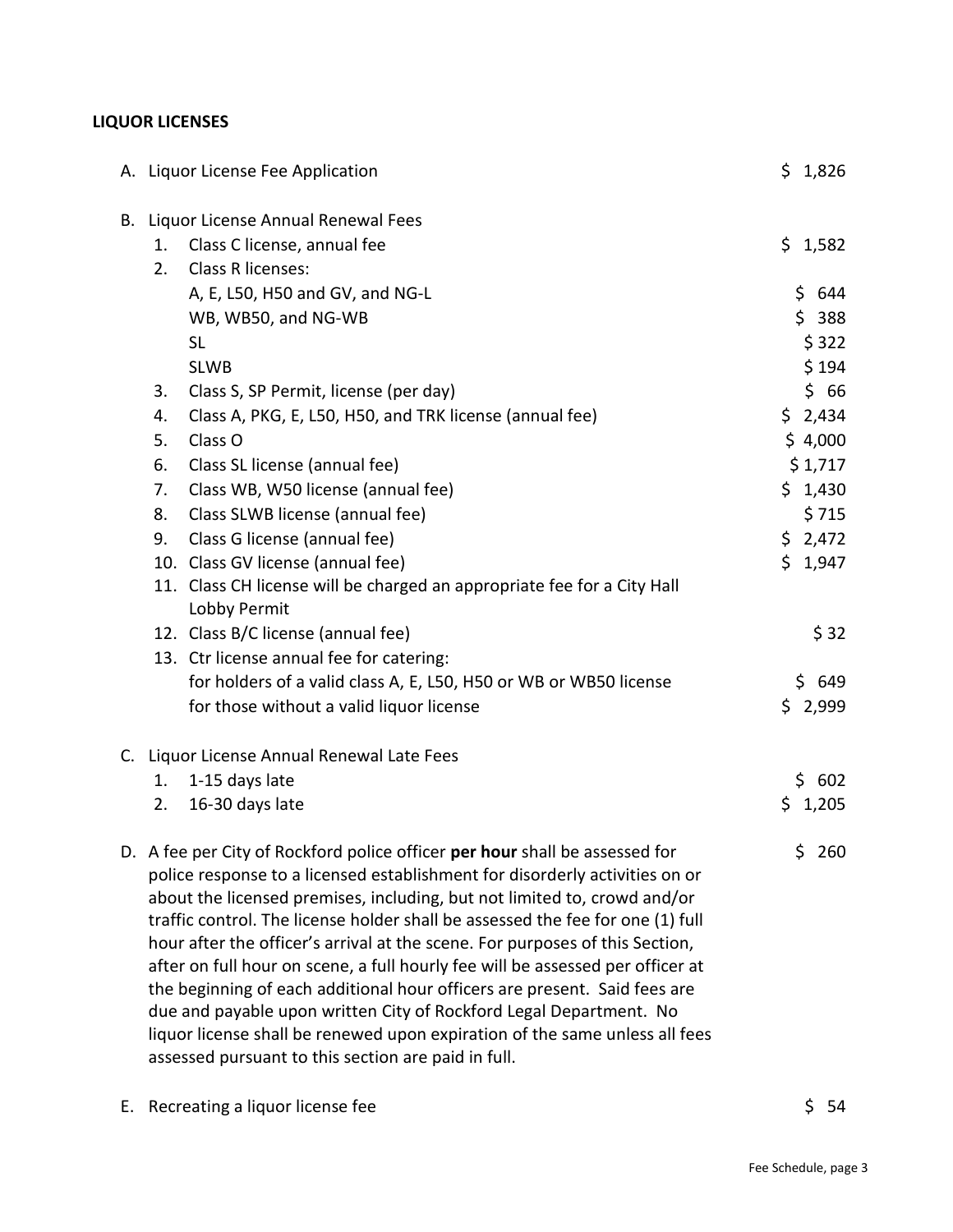| F. | Non-refundable Liquor License Deposit                                                            |              |
|----|--------------------------------------------------------------------------------------------------|--------------|
|    | All classes except WB, SL, SLWB<br>1.                                                            | \$10,000     |
|    | Class WB<br>2.                                                                                   | \$5,000      |
|    | Class SL<br>3.                                                                                   | \$5,000      |
|    | <b>Class SLWB</b><br>4.                                                                          | \$2,500      |
|    |                                                                                                  |              |
|    | G. Application for a Beer Garden, Outdoor Liquor Sales, or Modification to an                    |              |
|    | Existing Liquor License (excluding sidewalk café permits on public right-                        |              |
|    | of-way and adding one additional video gaming terminal)                                          | \$870        |
|    |                                                                                                  |              |
|    | <b>TOBACCO LICENSE</b>                                                                           |              |
|    | A. Tobacco License Application Fee:                                                              | \$.<br>1,086 |
|    |                                                                                                  |              |
|    | Tobacco/Liquor License Application Fee:<br>В.                                                    | \$2,369      |
|    |                                                                                                  |              |
|    | C. Non-Refundable Tobacco Deposit:                                                               | \$6,150      |
|    | (Not applicable to current tobacco licensees)                                                    |              |
|    | D. Tobacco License Annual Renewal Fees:                                                          | \$<br>770    |
|    | (This fee is applicable to all tobacco license holders)                                          |              |
|    |                                                                                                  |              |
| Е. | <b>Tobacco License Annual Renewal Late Fees:</b>                                                 |              |
|    | 1-15 days late<br>1.                                                                             | \$602        |
|    | 16-30 days late<br>2.                                                                            | \$1,205      |
|    | Supplemental Hookah License (in addition to tobacco license fees)<br>F.                          |              |
|    | Hookah License Application Fee:<br>3.                                                            | \$500        |
|    | Non-Refundable Hookah Deposit:<br>4.                                                             | \$500        |
|    | <b>Hookah License Renewal Fees:</b><br>5.                                                        | \$250        |
|    |                                                                                                  |              |
|    |                                                                                                  |              |
|    | <b>FINANCE FEES</b>                                                                              |              |
|    | A. Property Damage Payment Plan (one-time fee):                                                  | \$100        |
|    |                                                                                                  |              |
|    | B. Vendor Registration (one-time fee):                                                           | \$45         |
| C. | Lien Fees for Recording and Releasing Fee                                                        | \$150        |
|    |                                                                                                  |              |
|    | D. Freedom of Information Report (FOIA) fees:                                                    |              |
|    | Paper Copies – $8\frac{1}{2}$ x 11 or $8\frac{1}{2}$ x 14, Black and White, first 50 pages<br>1. | \$0          |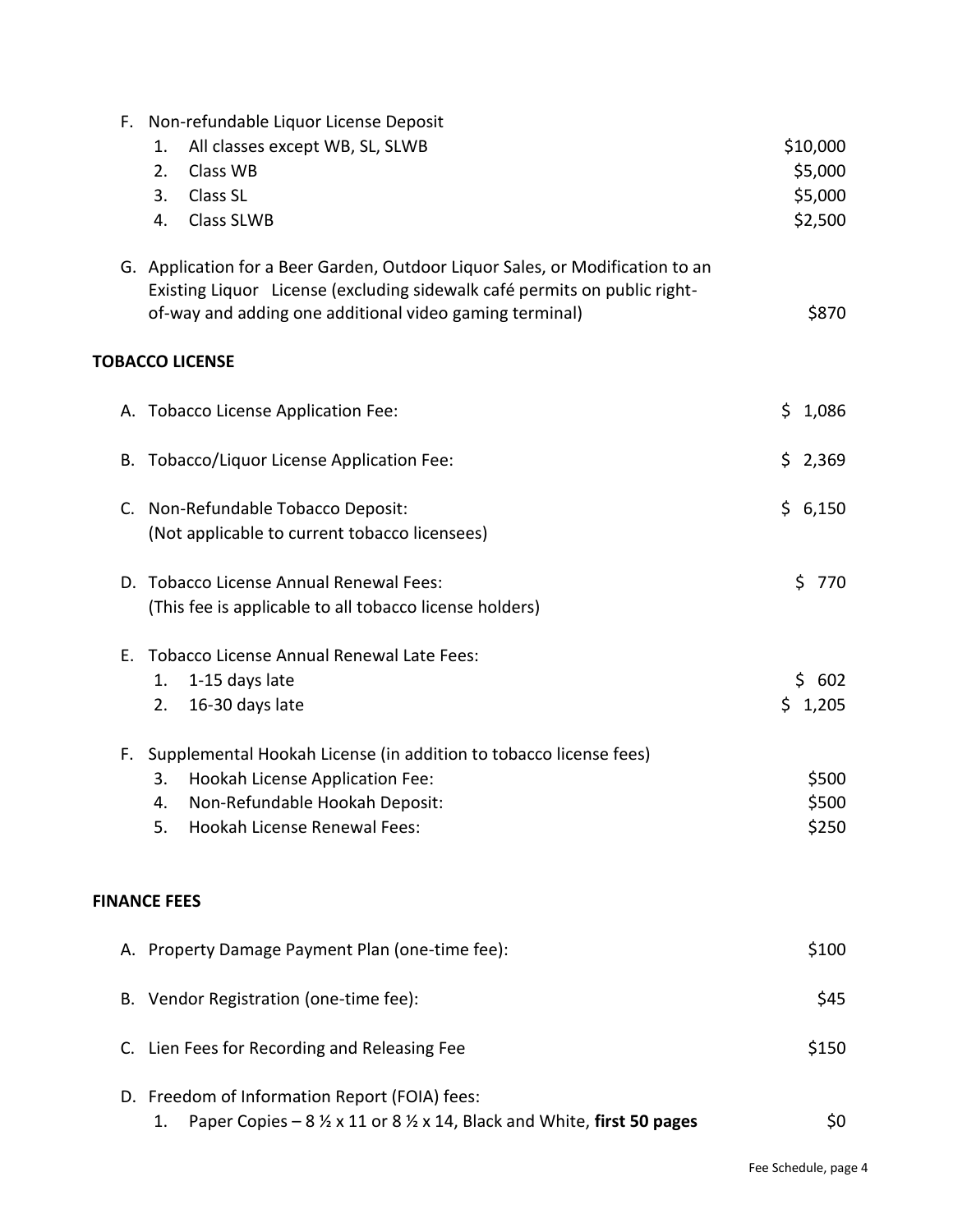| 2.             | Additional pages (after 50 pages) each            | \$0.15             |
|----------------|---------------------------------------------------|--------------------|
| 3.             | Other types of media                              | <b>Actual Cost</b> |
| 4.             | Postage                                           | <b>Actual Cost</b> |
|                | E. Billing and Payments Convenience Fee           |                    |
| 1.             | Phone Payment                                     | \$3.00             |
| 2 <sub>1</sub> | One-time Online                                   | \$2.00             |
| 3.             | Paper Bill                                        | \$2.00             |
|                |                                                   |                    |
|                | <b>CONSTRUCTION AND DEVELOPMENT SERVICES FEES</b> |                    |
|                |                                                   |                    |

# BUILDING, MECHANICAL, ELECTRICAL, PLUMBING AND MICELLANEOUS PERMITS, PLAN REVIEW, INSPECTIONS, AND LICENSING FEES A. Technology Fee: A surcharge of (0.10) shall be added to all fees in this section except 10% those listed under item H. Licenses and Registrations Fees B. Permit Processing Fee: A permit processing fee shall be added for each permit issued<br>
\$50 **with exceptions as noted by an asterisk (\*)** C. Plan Review Fees\* 1. Building plan review fee per square foot of building floor area \$0.04 **(or a minimum fee)**  $\leq 62$ 2. Mechanical plan review fee per square foot of building floor area  $\sim$  \$0.01 **(or a minimum fee)** \$62 3. Electrical plan review fee of per square foot of building floor area  $$0.01$ **(or a minimum fee)** \$ 62 4. Fire suppression plan review fee per square foot of building floor area  $$0.01$ **(or a minimum fee)** \$ 62 5. Fire alarm plan review fee per square foot of building floor area  $$0.01$ **(or a minimum fee)** \$62 6. Plumbing plan review per square foot of building floor area  $$0.01$ **(or a minimum fee)** \$ 62

High Priority Permit fee in addition to the standard plan review fees\* \$300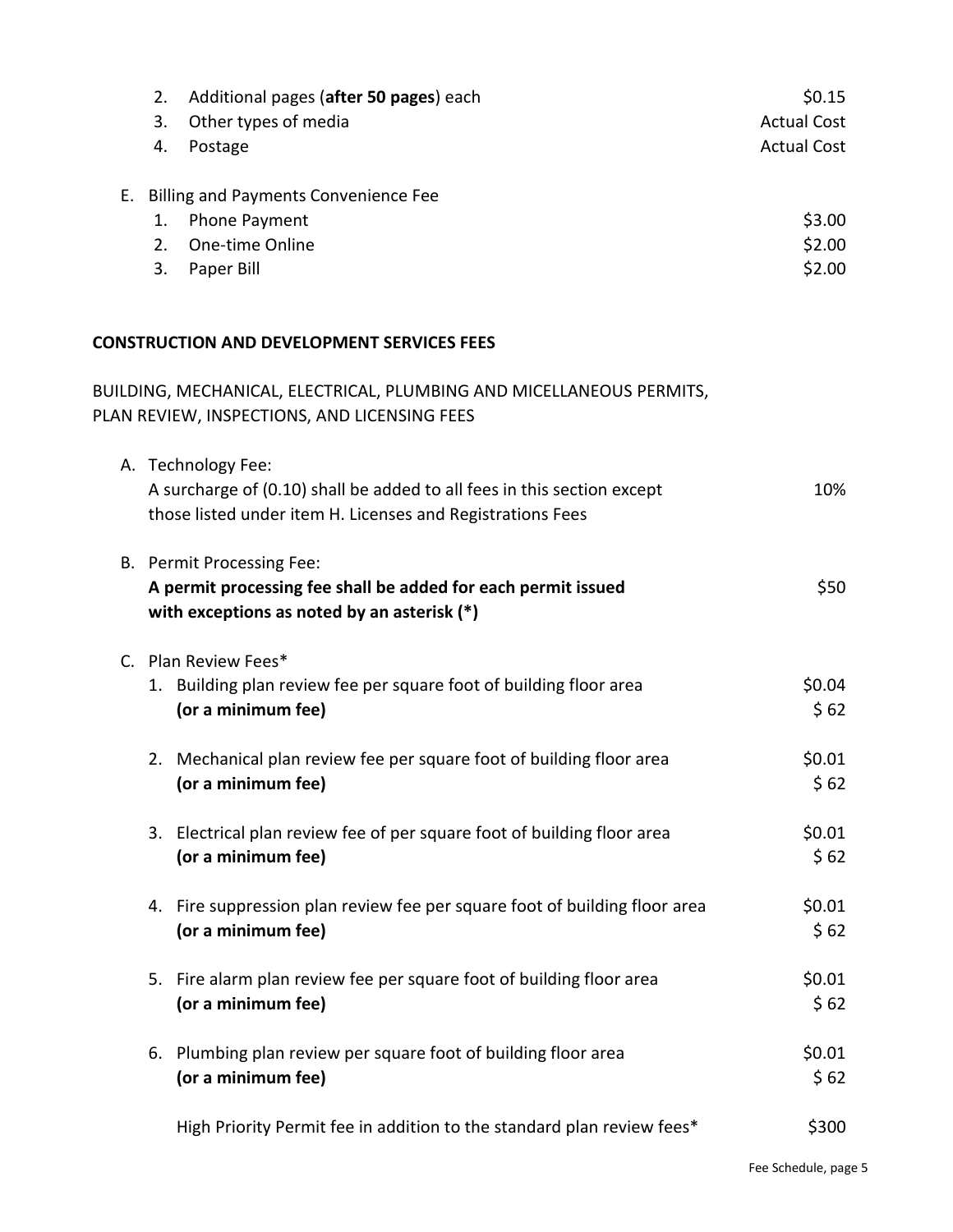|    | 7. Permit by appointment fee plus 0.1% of the project valuation in<br>addition to the standard plan review fees above.                                       | \$300    |
|----|--------------------------------------------------------------------------------------------------------------------------------------------------------------|----------|
| 8. | <b>Express Review:</b>                                                                                                                                       |          |
|    | 0 to 3,000 square feet                                                                                                                                       | \$3,000  |
|    | 3,001 to 10,000 square feet                                                                                                                                  | \$5,000  |
|    | 10,001 to 50,000 square feet                                                                                                                                 | \$10,000 |
|    | 50,001 and higher square feet                                                                                                                                | \$15,000 |
|    | 9. Plan review fee for prototype plans previously reviewed                                                                                                   | \$75     |
|    | 10. Scanned Plans (If an application is submitted in hardcopy a Scan Fee<br>will be applied along with all other applicable plan review fees noted<br>above) |          |
|    | 10 sheets or less                                                                                                                                            | \$25     |
|    | 11 - 25 sheets                                                                                                                                               | \$50     |
|    | 26 sheets and over (per sheet)                                                                                                                               | \$2      |
|    |                                                                                                                                                              |          |

#### D. Permit Fees:

The following fees include the total permit fees for all Building, Mechanical, Electrical, Plumbing, and Fire Protection construction for the entire project. Each project shall have a designated responsible party who shall be responsible for payment of the permit fees for all the construction work involved in the project; and the responsible party shall pay all the permit fees at the time the first permit is issued.

Subsequent trade permits will be issued as required for Mechanical, Electrical, Plumbing, and Fire Protection construction to the required licensed or registered contractors and no additional fee will be charged for these subsequent permits when the work was previously included in the original permit obtained by the responsible party.

For the purpose of determining permit fees, "total reported value" shall include structural, electrical, plumbing, mechanical, interior finish and normal site preparation including all labor, materials (including finish work), contractor overhead and profit, grading, retaining walls, paving, and other site work, and any demolition work unless such work was included in other permits issued by the Department.

1. Residential Permit Fees – for detached one (1) and two (2) family dwellings and townhouses not more than three stories above-grade in height with a separate means of egress and their accessory structures constructed under the International Residential Code.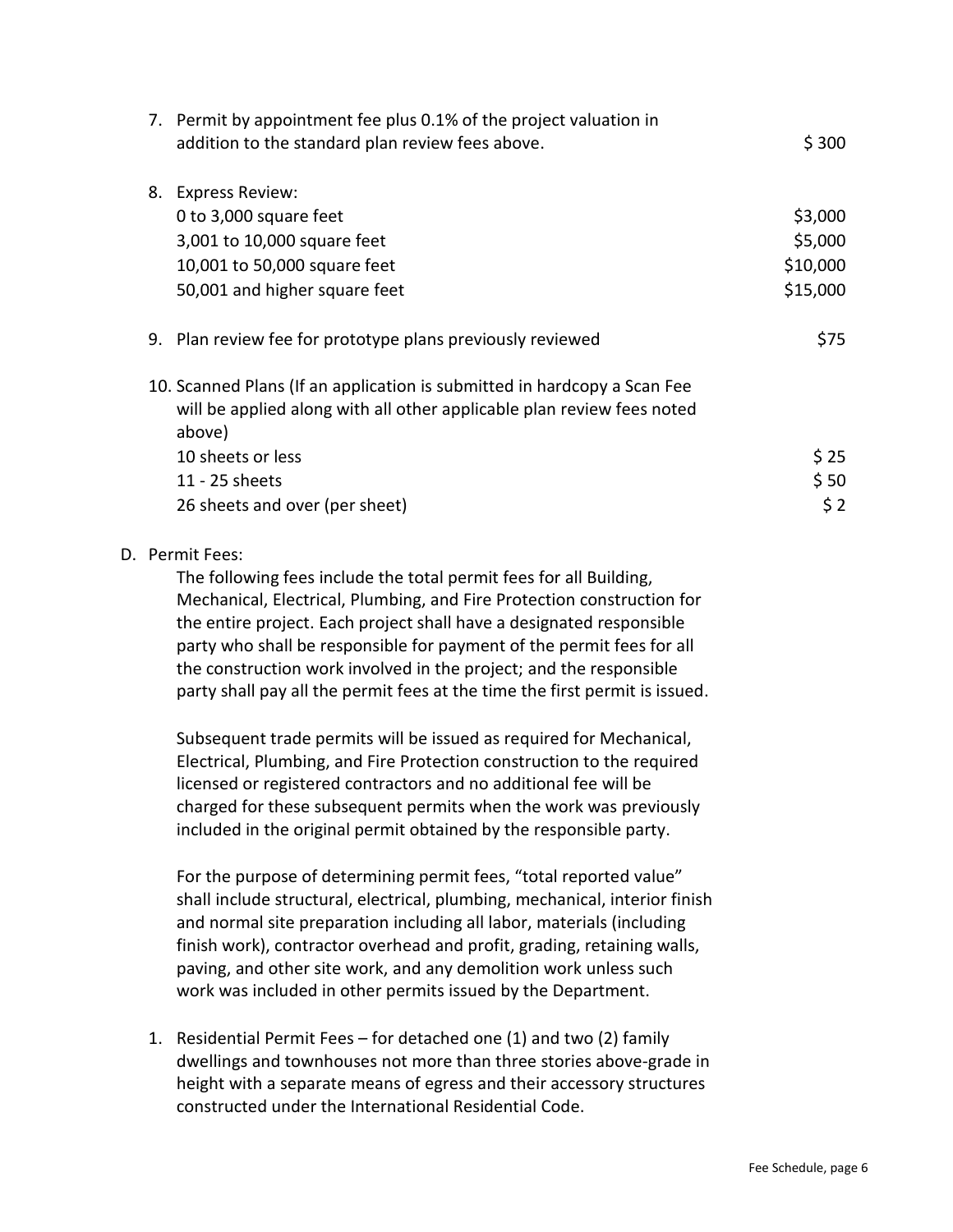|    |    | a) New Construction fee of (0.0055) of calculated<br>construction value which is calculated using the most                   |       |
|----|----|------------------------------------------------------------------------------------------------------------------------------|-------|
|    |    | recent ICC Building Valuation Data Report.                                                                                   | 0.55% |
|    |    | (or a minimum fee)                                                                                                           | \$13  |
|    |    | (In addition to all trade permits "child permit" fees per each                                                               |       |
|    |    | one issued under the Building Permit                                                                                         | \$52  |
|    | b) | Alterations/Remodels and Additions fee of (0.0055) of total                                                                  |       |
|    |    | reported value, including labor and materials.                                                                               | 0.55% |
|    |    | (or a minimum fee)                                                                                                           | \$13  |
|    |    | (In addition to all trade permits "child permit" fees per each                                                               |       |
|    |    | one issued under the Building Permit                                                                                         | \$52  |
|    | c) | Order to Repair permit fee of (0.0055) of total reported value,                                                              |       |
|    |    | including labor and materials.                                                                                               | 0.55% |
|    |    | (or a minimum fee)                                                                                                           | \$11  |
|    | d) | Replacements of mechanical, electrical, and plumbing devices<br>fee of (0.0055) of total reported value, including labor and |       |
|    |    | materials.                                                                                                                   | 0.55% |
|    |    | (or a minimum fee)                                                                                                           | \$11  |
|    | e) | Building demolition fee of (0.0055) of reported costs                                                                        | 0.55% |
|    |    | (or a minimum fee)                                                                                                           | \$11  |
|    | f  | Foundation only, underground, temporary, and utility permits                                                                 |       |
|    |    | prior to issuance of full permit*                                                                                            | \$57  |
| 2. |    | Commercial/Multifamily (3 or more units excluding townhouses)                                                                |       |
|    |    | <b>Permit Fees</b>                                                                                                           |       |
|    | a) | New Construction fee of (0.011) of calculated construction value                                                             |       |
|    |    | which is calculated using the most recent ICC Building Valuation<br>Data Report                                              | 1.10% |
|    |    | (or a minimum fee)                                                                                                           | \$21  |
|    |    | (In addition to all trade permits "child permit" fees per each                                                               |       |
|    |    | one issued under the Building Permit                                                                                         | \$52  |
|    | b) | Alterations/Remodels and Additions fee of (0.011) of total                                                                   |       |
|    |    | reported value, including labor and materials                                                                                | 1.10% |
|    |    | (or a minimum fee)                                                                                                           | \$20  |
|    |    | (In addition to all trade permits "child permit" fees per each                                                               |       |
|    |    | one issued under the Building Permit                                                                                         | \$52  |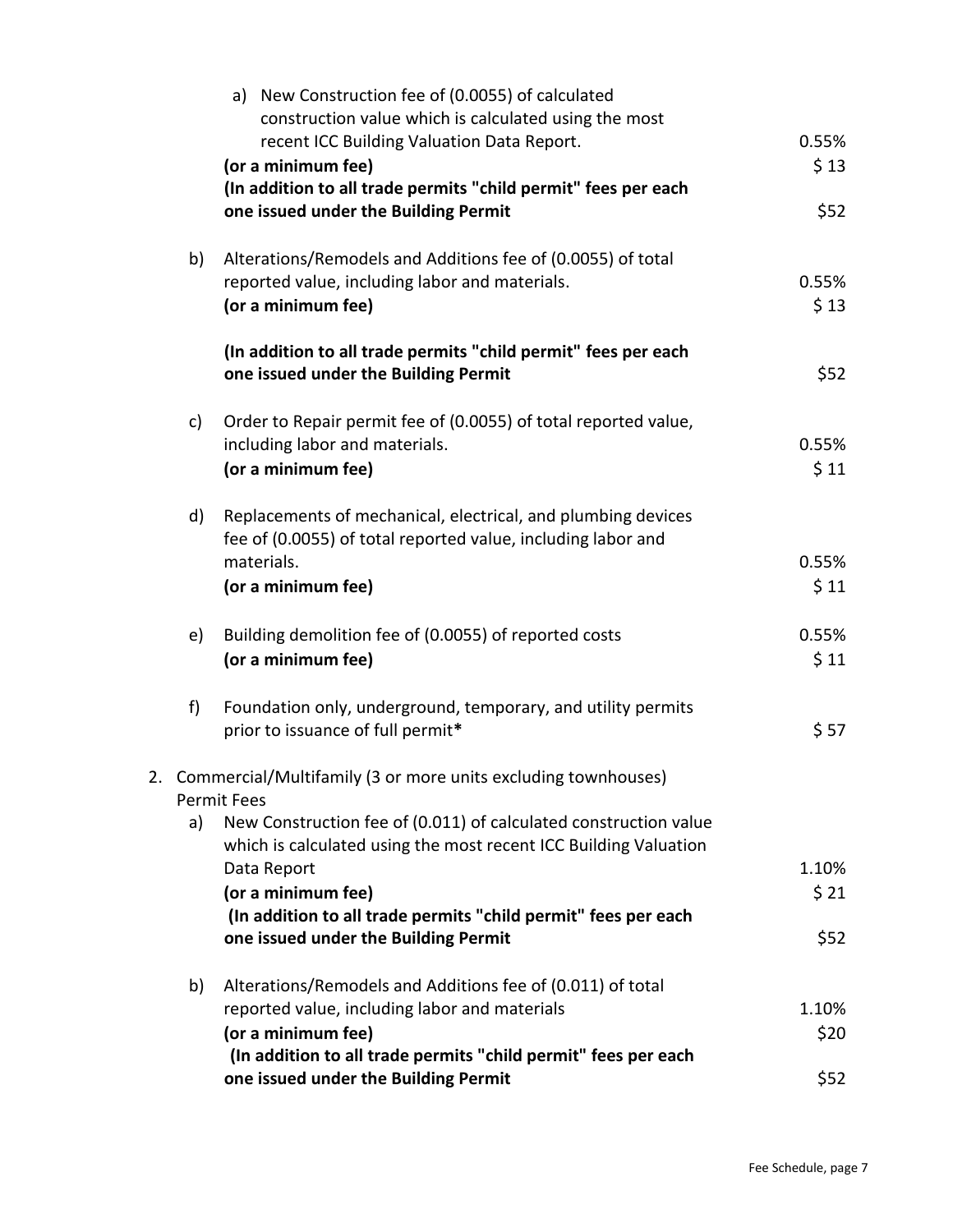|    |    | $\mathsf{c}$  | Replacements of mechanical, electrical, and plumbing devices<br>fee of (0.011) of total reported value, including labor and<br>materials.                                                   | 1.10%          |
|----|----|---------------|---------------------------------------------------------------------------------------------------------------------------------------------------------------------------------------------|----------------|
|    |    |               | (or a minimum fee)                                                                                                                                                                          | \$21           |
|    |    | d)            | Building demolition fee of (0.011) of reported costs<br>(or a minimum fee)                                                                                                                  | 1.10%<br>\$21  |
|    |    | e)            | Foundation only, underground, temporary, and utility permits<br>prior to issuance of full permit fee plus 0.1% of total reported<br>value, including profit, overhead, labor and materials* | \$<br>110      |
|    |    | f)            | Interior demolition permit prior to building permit issuance fee*                                                                                                                           | \$<br>50       |
|    |    | permits*      | 3. Change of Occupancy/Use with no work requiring any other building                                                                                                                        | \$<br>52       |
|    | 4. |               | <b>Miscellaneous Permit Fees</b>                                                                                                                                                            |                |
|    |    | a)            | Moving structure permit fee                                                                                                                                                                 | \$123          |
|    |    | b)            | Pool Permit fee of (0.0055) of reported value                                                                                                                                               | 0.55%          |
|    |    | c)            | Carnival and amusement devices permit<br>(includes building and electrical inspections if necessary)                                                                                        | \$<br>123      |
|    |    | d)            | Tent/canopy permits with or without electrical supply                                                                                                                                       | \$27           |
|    |    | e)            | Siding Permit fee of (0.0055) of reported value                                                                                                                                             | 0.55%          |
|    |    | f)            | Reconnection of electrical service                                                                                                                                                          | \$31           |
| Е. |    |               | Inspections and Re-Inspection Fees*:                                                                                                                                                        |                |
|    |    |               | 1. Inspections not covered by a permit fee                                                                                                                                                  | $$54$          |
|    |    |               | 2. Re-Inspections required by faulty or incomplete work or for advice                                                                                                                       | \$54           |
|    |    |               | 3. After hours inspections (not during regular business hours)<br>(provided staff are available to accommodate)                                                                             | \$266          |
| F. |    | Sign Permits: |                                                                                                                                                                                             |                |
|    |    |               | 1. Freestanding, landmark, monument, pylon and billboard signs fee<br>with an additional fee (\$0.20) per square foot over 50 square feet                                                   | \$64<br>\$0.20 |
|    |    |               | plus fee of (0.01) reported costs for any electrical work                                                                                                                                   | 1%             |
|    |    |               | (or a minimum fee)                                                                                                                                                                          | \$31           |

F.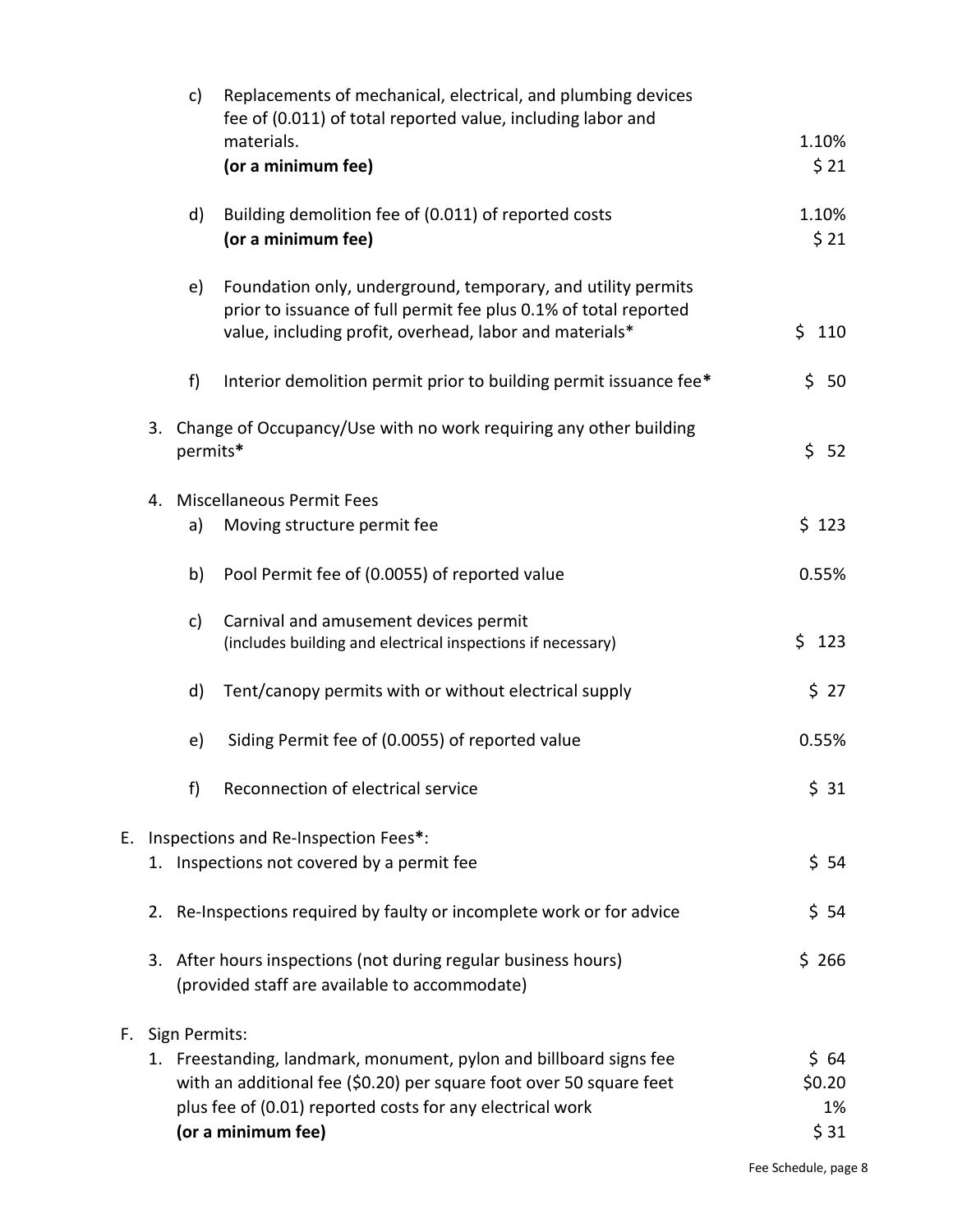|    | 2. Wall signs and painted signs fee<br>plus (0.01) of reported costs for any electrical work                                                                                                                                                                                                                                                                                                               | \$32<br>1%      |
|----|------------------------------------------------------------------------------------------------------------------------------------------------------------------------------------------------------------------------------------------------------------------------------------------------------------------------------------------------------------------------------------------------------------|-----------------|
|    | (or a minimum fee)                                                                                                                                                                                                                                                                                                                                                                                         | \$31            |
|    | 3. Alteration of sign face fee<br>plus (0.01) of reported costs for any electrical work                                                                                                                                                                                                                                                                                                                    | $$17$<br>1%     |
|    | (or a minimum fee)                                                                                                                                                                                                                                                                                                                                                                                         | \$ 31           |
|    | 4. Replacement of panel fee                                                                                                                                                                                                                                                                                                                                                                                | $$17$           |
|    | plus (0.01) of reported costs for any electrical work<br>(or a minimum fee)                                                                                                                                                                                                                                                                                                                                | 1%<br>\$31      |
|    | G. Solar Installation Permits-Commercial* (per Kilowatt)                                                                                                                                                                                                                                                                                                                                                   | \$5             |
|    | H. Penalties<br>1. When a permit is required by the building codes adopted by the City<br>of Rockford, proceeded with, prior to obtaining said permit, the fees<br>shall be doubled, or shall not be less than<br>This penalty may be waived by the building official if the person in<br>violation has not obtained a permit in the last year and is performing<br>work on their owner occupied property. | \$258           |
|    | 2. For the second offense within a twelve (12) month period, starting or<br>proceeding with the work prior to obtaining a permit, the fees shall be<br>doubled, or shall not be less than<br>plus an additional fee of<br>shall be paid for each day work continued without said permit.                                                                                                                   | \$515<br>\$515  |
|    | 3. For the third such instance within a twelve (12) month period, the fees<br>shall be tripled, but shall not be less than<br>plus an additional fee of<br>shall be paid for each day work continued without said permit.                                                                                                                                                                                  | \$ 773<br>\$773 |
|    | 4. For the fourth such instance within a twelve (12) month period, the<br>offender shall be prosecuted by, the City of Rockford Legal<br>Department as permitted by State Law. The payment of such fees<br>shall not relieve any person from complying with the requirements of<br>the building codes or from any penalties prescribed therein.                                                            |                 |
| I. | Licenses and Registrations Fees*<br>1. Annual electrical contractor registration (regulated by State statute).                                                                                                                                                                                                                                                                                             | \$25            |
|    |                                                                                                                                                                                                                                                                                                                                                                                                            |                 |

2. Mechanical license fee: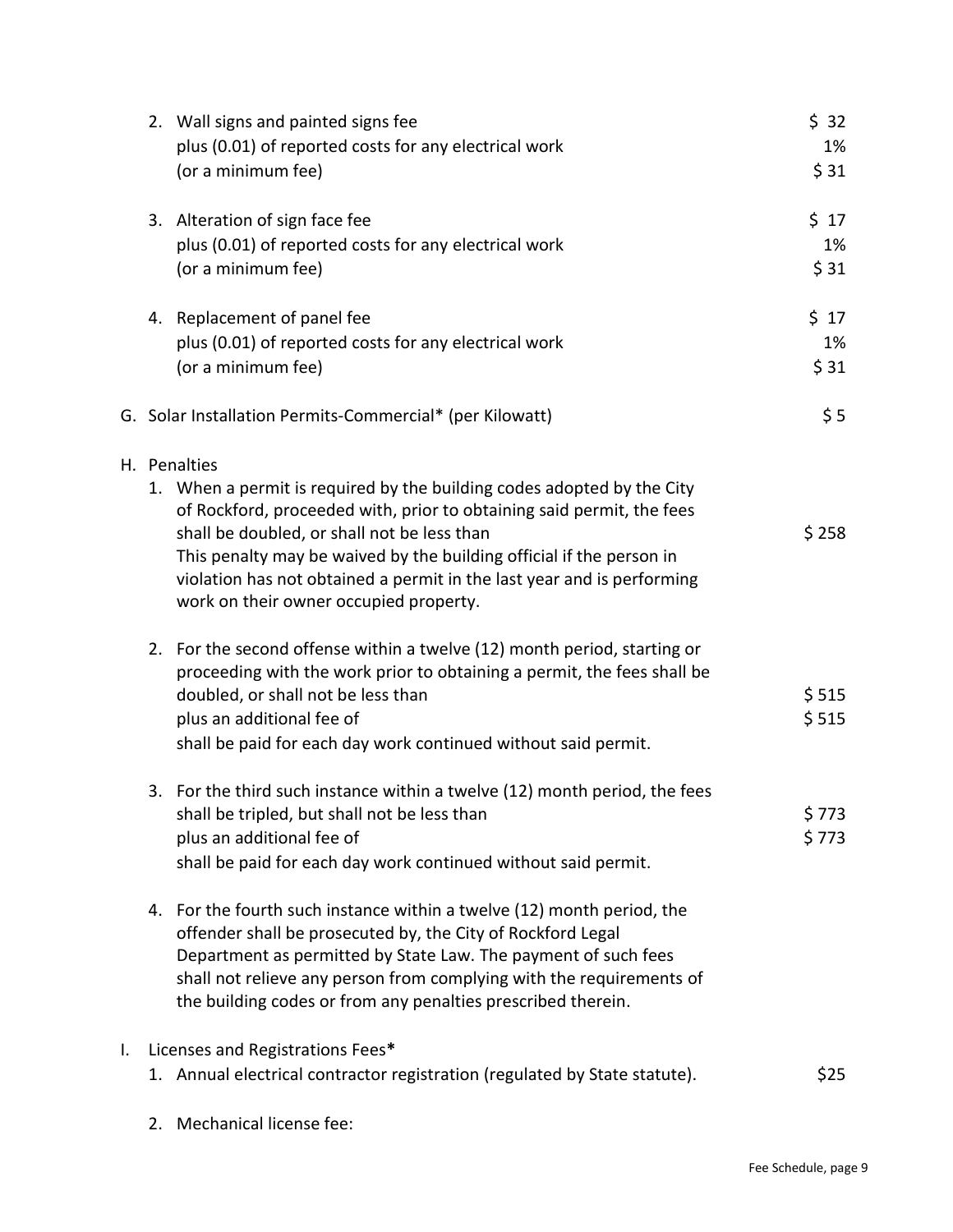|    |    | a) | Each classification (regulated by State statute)                                           | \$50  |
|----|----|----|--------------------------------------------------------------------------------------------|-------|
|    |    | b) | Annual active status renewal, each class<br>(regulated by State statute)                   | \$50  |
|    |    | c) | Annual inactive status renewal, each class                                                 | \$54  |
|    |    |    |                                                                                            |       |
|    |    |    | 3. Demolition contractor license:                                                          |       |
|    |    | a) | Class A per year or any part thereof.                                                      | \$275 |
|    |    | b) | Class B per year or any part thereof.                                                      | \$145 |
|    |    | c) | Class C per year or any part thereof.                                                      | \$75  |
|    | 4. |    | Tent Erector contractor license                                                            | \$75  |
| J. |    |    | <b>Elevator Inspections Fee</b>                                                            |       |
|    |    |    | 1. Annual Inspection Cost per Inspection and One Re-Inspection"                            | \$130 |
|    |    |    | 2. Each additional re-inspection                                                           | \$125 |
|    |    |    | 3. Existing Construction Inspection                                                        | \$130 |
|    |    |    | 4. Existing Construction Re-inspection                                                     | \$125 |
|    |    |    | 5. Permit Work Inspections                                                                 | \$125 |
|    |    |    | 6. Acceptance Inspections for newly installed conveyance                                   | \$150 |
|    |    |    | 7. Acceptance Inspection for a modernized conveyance                                       | \$150 |
|    |    |    | 8. Administrative billing fees (per conveyance)                                            | \$7   |
|    |    |    | 9. Certificate Fee (per conveyance)                                                        | \$7   |
|    |    |    | 10. Plan Review Fee**                                                                      | \$65  |
|    |    |    | 11. Permit Fee** (.011) of calculated construction value                                   | 1.1%  |
|    |    |    | K. Vacant and Foreclosing Property Bi-Annual Registry Fee (March 1st and<br>September 1st) |       |
|    |    |    | 1. Residential Parcels up to 4 units registration                                          | \$160 |
|    |    |    | 2. All other parcels registration                                                          | \$250 |
|    |    |    | 3. Residential Parcels up to 4 units re-registration                                       | \$160 |
|    |    |    | 4. All other parcels re-registration                                                       | \$250 |
| L. |    |    | Interpretations and Determinations of Fees                                                 |       |
|    |    |    | 1. In accordance with section 104.1 of the ICC International Building                      |       |
|    |    |    | Code, the building official shall have the authority to render                             |       |
|    |    |    | interpretations of the code and to adopt policies and policies and                         |       |
|    |    |    | procedures in order to clarify the application of its provisions,                          |       |
|    |    |    | including this fee schedule.                                                               |       |
|    | 2. |    | In accordance with section 108.3 of the ICC International Building                         |       |
|    |    |    | Code, the applicant may be required to show detailed estimates of the                      |       |
|    |    |    | work, and the final building permit value shall be set by the building                     |       |

official.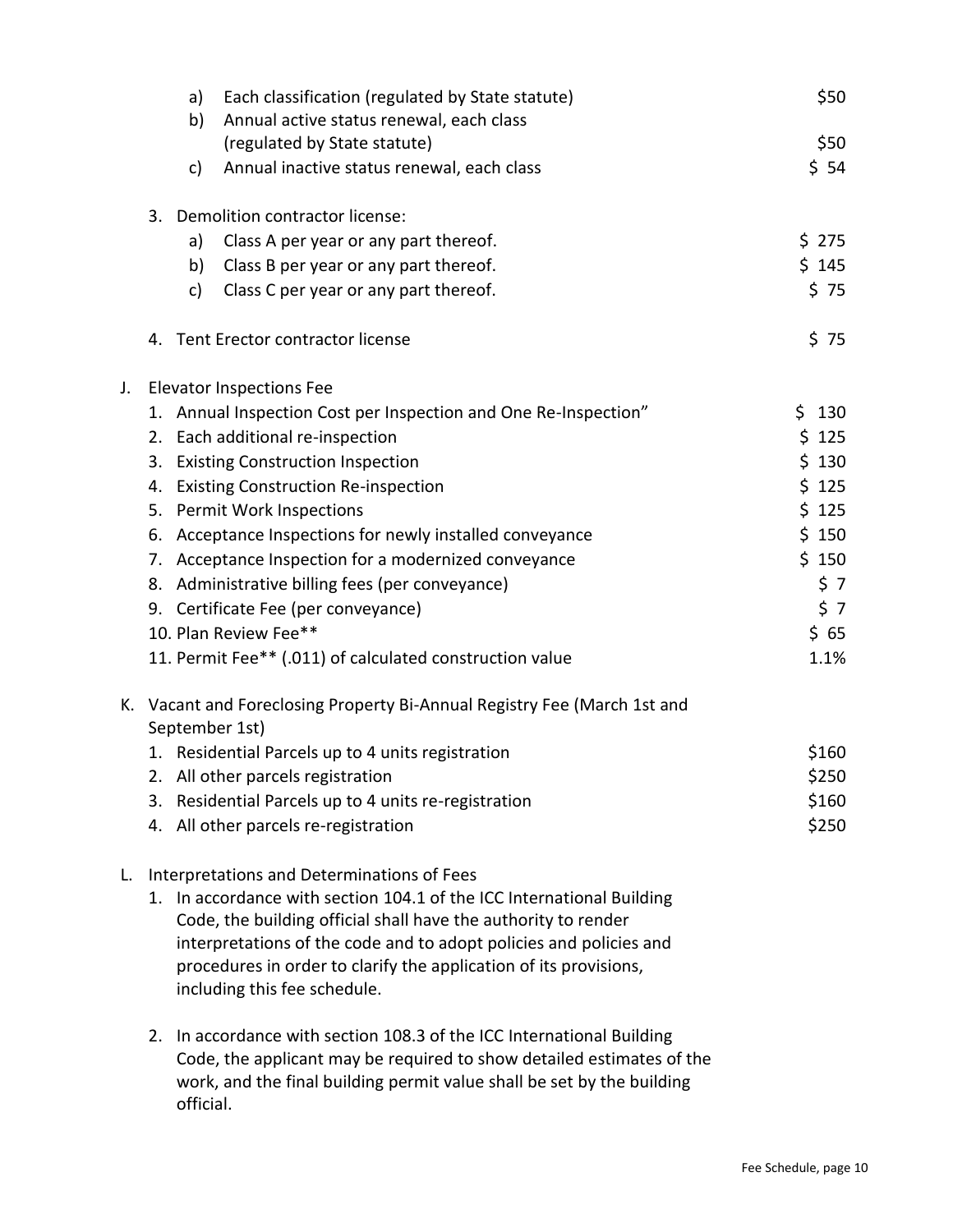# **PLANNING AND ZONING FEES**

TECHNOLOGY FEE: A surcharge of 10% (0.10) shall be added to all fees in this section, exceptions are noted with an asterisk "**\***".

| A. ZONING MAP AMENDMENT |
|-------------------------|
|-------------------------|

|                     | 1. RE, R-1, R-1U, R-2                                    |            |
|---------------------|----------------------------------------------------------|------------|
|                     | a) Less than 1/2 acre                                    | \$523      |
|                     | b) $1/2-2$ acres                                         | \$606      |
| c)                  | 2-5 acres                                                | \$735      |
| d)                  | Plus \$25 for every acre or portion thereof over 5 acres | No Maximum |
|                     | 2. R-3, R-4, PRD                                         |            |
|                     | a) Less than 1/2 acre                                    | \$745      |
|                     | b) $1/2-2$ acres                                         | \$844      |
| c)                  | 2-5 acres                                                | \$878      |
| d)                  | Plus \$25 for every acre or portion thereof over 5 acres | No Maximum |
|                     | 3. C-1, C-2, C-3, C-4, PMD                               |            |
|                     | a) Less than 1/2 acre                                    | \$755      |
| b)                  | $1/2$ -2 acres                                           | \$881      |
| c)                  | 2-5 acres                                                | \$958      |
| $\mathsf{d}$        | Plus \$40 for every acre or portion thereof over 5 acres | No Maximum |
| 4. $[-1, 1-2, 1-3]$ |                                                          |            |
|                     | a) Less than 1/2 acre                                    | \$892      |
|                     | b) $1/2-2$ acres                                         | \$959      |
| c)                  | 2-5 acres                                                | \$1,045    |
| d)                  | Plus \$50 for every acre or portion thereof over 5 acres | No Maximum |
|                     | <b>B. SPECIAL USE PERMIT</b>                             |            |
|                     | 1. RE, R-1, R-1U, R-2                                    |            |
|                     | a) Less than 1/2 acre                                    | \$523      |
| b)                  | $1/2$ -2 acres                                           | \$606      |
| $\mathsf{C}$ )      | 2-5 acres                                                | \$735      |
| d)                  | Plus \$25 for every acre or portion thereof over 5 acres | No Maximum |
|                     | 2. R-3, R-4, PRD                                         |            |
| a)                  | Less than 1/2 acre                                       | \$.<br>745 |
| b)                  | $1/2-2$ acres                                            | \$844      |
| c)                  | 2-5 acres                                                | \$878      |
| d)                  | Plus \$25 for every acre or portion thereof over 5 acres | No Maximum |

3. C-1, C-2, C-3, C-4, PMD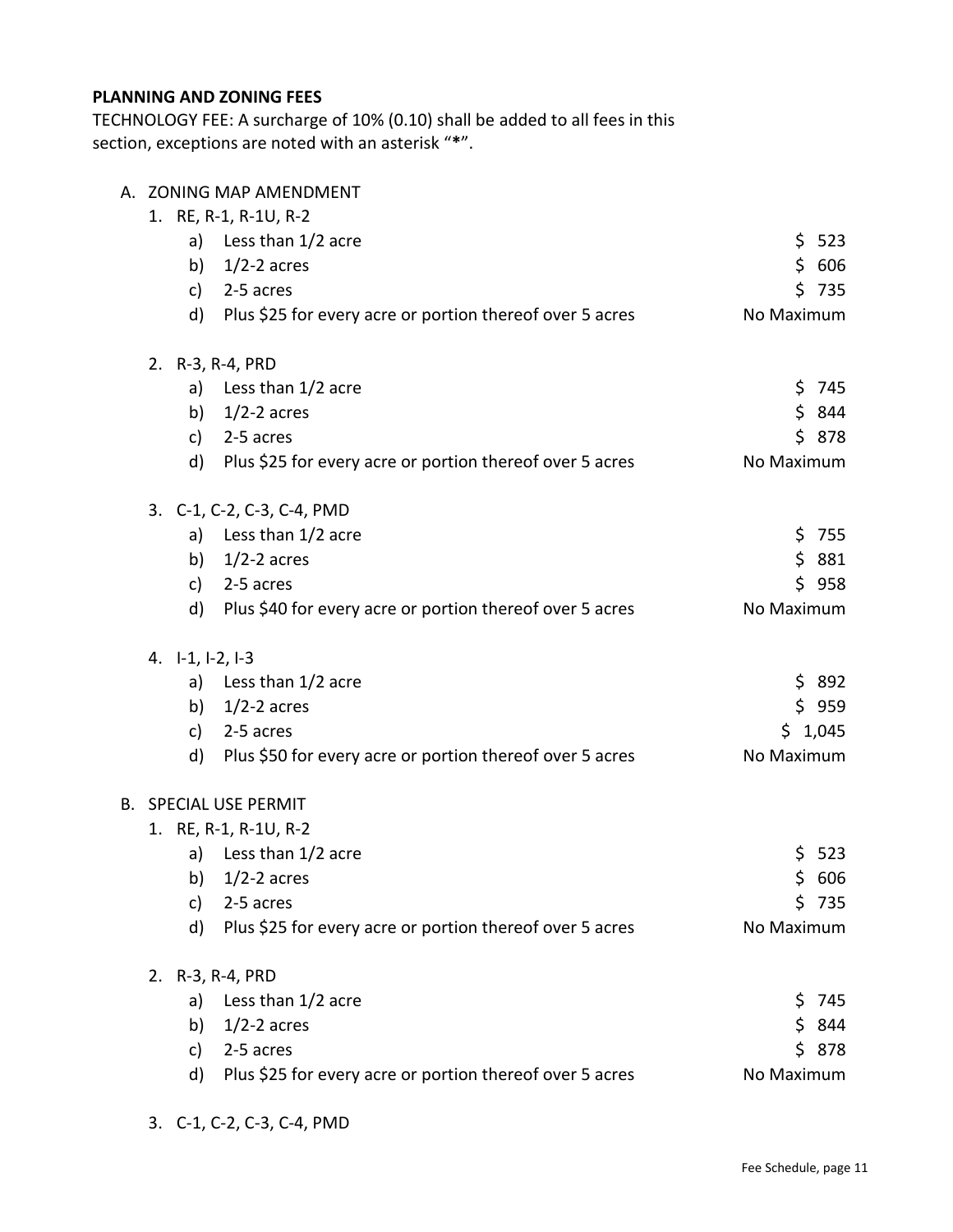| a)                       | Less than 1/2 acre                                       | \$755      |
|--------------------------|----------------------------------------------------------|------------|
| b)                       | $1/2$ -2 acres                                           | \$<br>881  |
| c)                       | 2-5 acres                                                | \$958      |
| $\mathsf{d}$             | Plus \$40 for every acre or portion thereof over 5 acres | No Maximum |
| 4. $I-1$ , $I-2$ , $I-3$ |                                                          |            |
|                          | a) Less than 1/2 acre                                    | \$892      |
|                          | b) $1/2-2$ acres                                         | \$959      |
| c)                       | 2-5 acres                                                | \$1,045    |
| $\mathsf{d}$             | Plus \$50 for every acre or portion thereof over 5 acres | No Maximum |
| 5. Mural                 |                                                          | \$200      |
|                          | C. MODIFICATION OF SPECIAL USE PERMIT                    | \$492      |
|                          | D. APPEAL OF ZONING OFFICER DETERMINATION                | \$530      |
|                          | E. RENEWAL OF SPECIAL USE PERMIT                         | \$492      |
| F. VARIATION             |                                                          |            |
|                          | 1. RE, R-1, R-1U, R-2                                    | \$404      |
|                          | 2. R-3, R-4, PRD                                         | \$510      |
|                          | 3. C-1, C-2, C-3, C-4, PMD                               | \$<br>606  |
| 4. I-1, I-2, I-3         |                                                          | \$675      |
|                          | G. ZONING TEXT AMENDMENT                                 | \$486      |

- H. FASTRAC ZONING APPLICATION: Accepted one week from standard filing deadline. FasTrac zoning applications shall include a one hundred percent (100%) surcharge on the application fee. All filing fees include publication costs, unless the publication costs exceed one-third (1/3) of the filing fee, in which case, the amount of the publication cost that is in excess of twothirds (2/3) of the filing fee shall be billed to the applicant by the Zoning Office on or before the date of the Zoning Board of Appeals meeting for which the notice was published and shall be due and payable within ten (10) days. The City Council may refuse to take action on an application for which additional ten (10) days. The City Council may refuse to take action on an application for which additional publication costs have not been paid.
- I. COMBINED ZONING APPLICATIONS: The fee for a combined application shall be the single highest fee, of any one of the individual zoning requests within the combined application.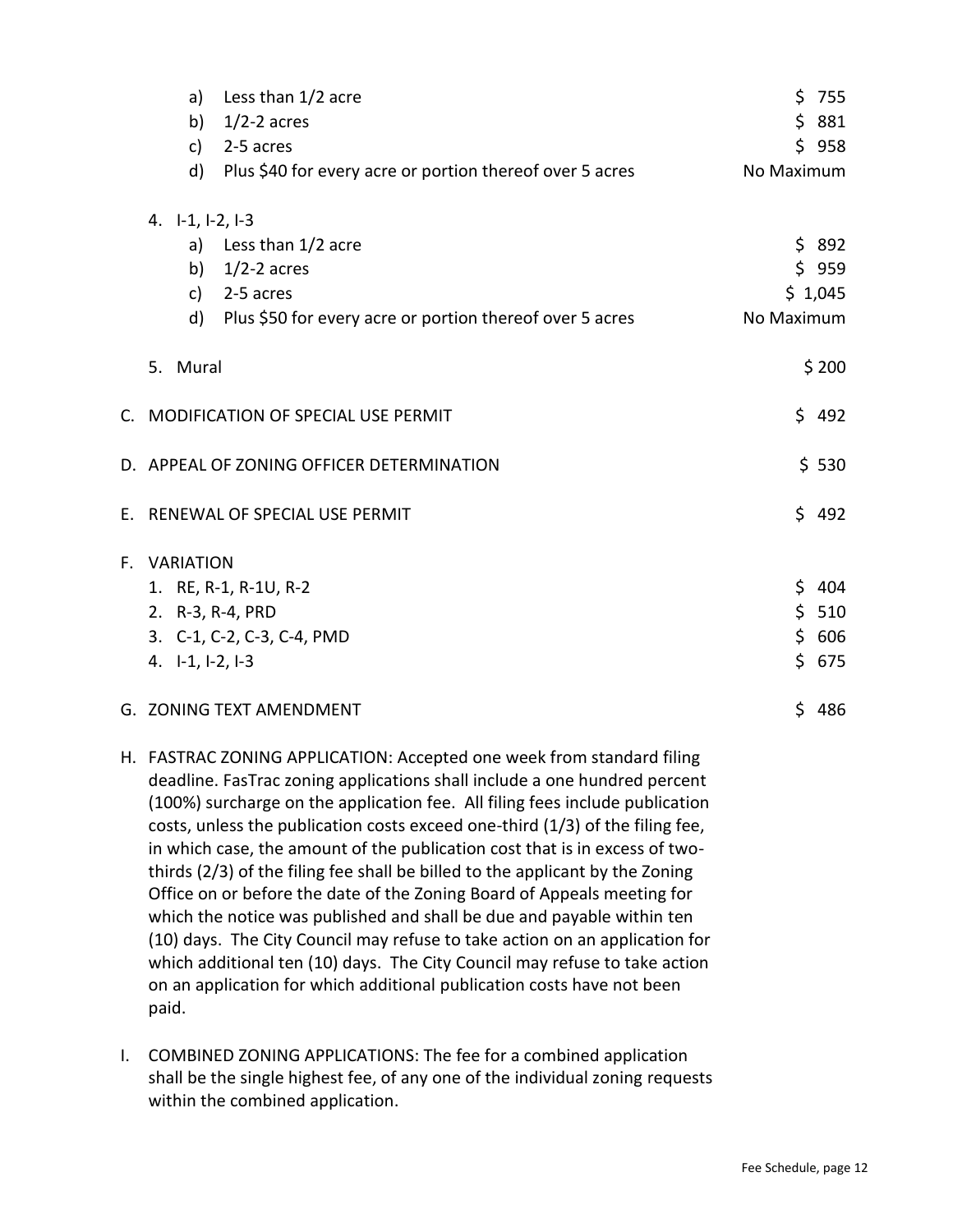| 1. Whenever the applicant is a department, division or office of the City<br>of Rockford, then no application filing fee shall be required.                                                                                                                                                                                                                                                                                                                                                     |                    |
|-------------------------------------------------------------------------------------------------------------------------------------------------------------------------------------------------------------------------------------------------------------------------------------------------------------------------------------------------------------------------------------------------------------------------------------------------------------------------------------------------|--------------------|
| 2. Whenever an application has been accepted in error, then the<br>situation shall be explained to the Zoning Board of Appeals and the<br>Board may direct the filing fee be refunded to the applicant.<br>3. In those situations not covered by the provisions of Subsections A and<br>B, above, City Council, by adoption of a Resolution, may direct the<br>Zoning Officer to accept an application without requiring payment of<br>the filing fee, or direct the filing fee to be refunded. |                    |
| 4. No zoning application fee shall be charged to any property owner who<br>is required to file a zoning application to add a parking area on the<br>property when the need for the parking area is caused by the City<br>removing parking from an adjacent arterial or collector street.                                                                                                                                                                                                        |                    |
| K. ZONING VERIFICATION LETTERS                                                                                                                                                                                                                                                                                                                                                                                                                                                                  | \$85               |
| L. ANNUAL BILLBOARD LICENSE*                                                                                                                                                                                                                                                                                                                                                                                                                                                                    | \$133              |
| M. ANNUAL BILLBOARD LICENSE (Electronic Message Board)*                                                                                                                                                                                                                                                                                                                                                                                                                                         | \$648              |
| N. DUMPSTER ENCLOSURE PERMIT                                                                                                                                                                                                                                                                                                                                                                                                                                                                    | \$80               |
| O. FENCE PERMITS:<br>1. Residential (for residential use)<br>2. Commercial or industrial (for commercial or industrial use)                                                                                                                                                                                                                                                                                                                                                                     | \$54<br>\$175      |
| P. HOME OCCUPATION PERMITS:<br>1. Initial Permit<br>Renewal<br>2.                                                                                                                                                                                                                                                                                                                                                                                                                               | \$106<br>\$<br>-54 |
| Q. PARKING LOT PERMITS: Valuation of:<br>$1.$ \$1,000 - \$10,000<br>$2. \; $10,001+$                                                                                                                                                                                                                                                                                                                                                                                                            | \$<br>340<br>\$675 |
| R. SITE PLAN / USE REVIEW: Commercial, Industrial & Multi-family<br>(interior remodel, additions and building changes)                                                                                                                                                                                                                                                                                                                                                                          | \$<br>67           |
| S. SITE PLAN / USE REVIEW: Commercial, Industrial & Multi-family (new)                                                                                                                                                                                                                                                                                                                                                                                                                          | \$135              |

J. FILING FEE EXEMPTIONS OR REFUNDS FOR ZONING APPLICATIONS:

accordance with the following provisions:

Exemptions or refunds from required filing fees shall be authorized only in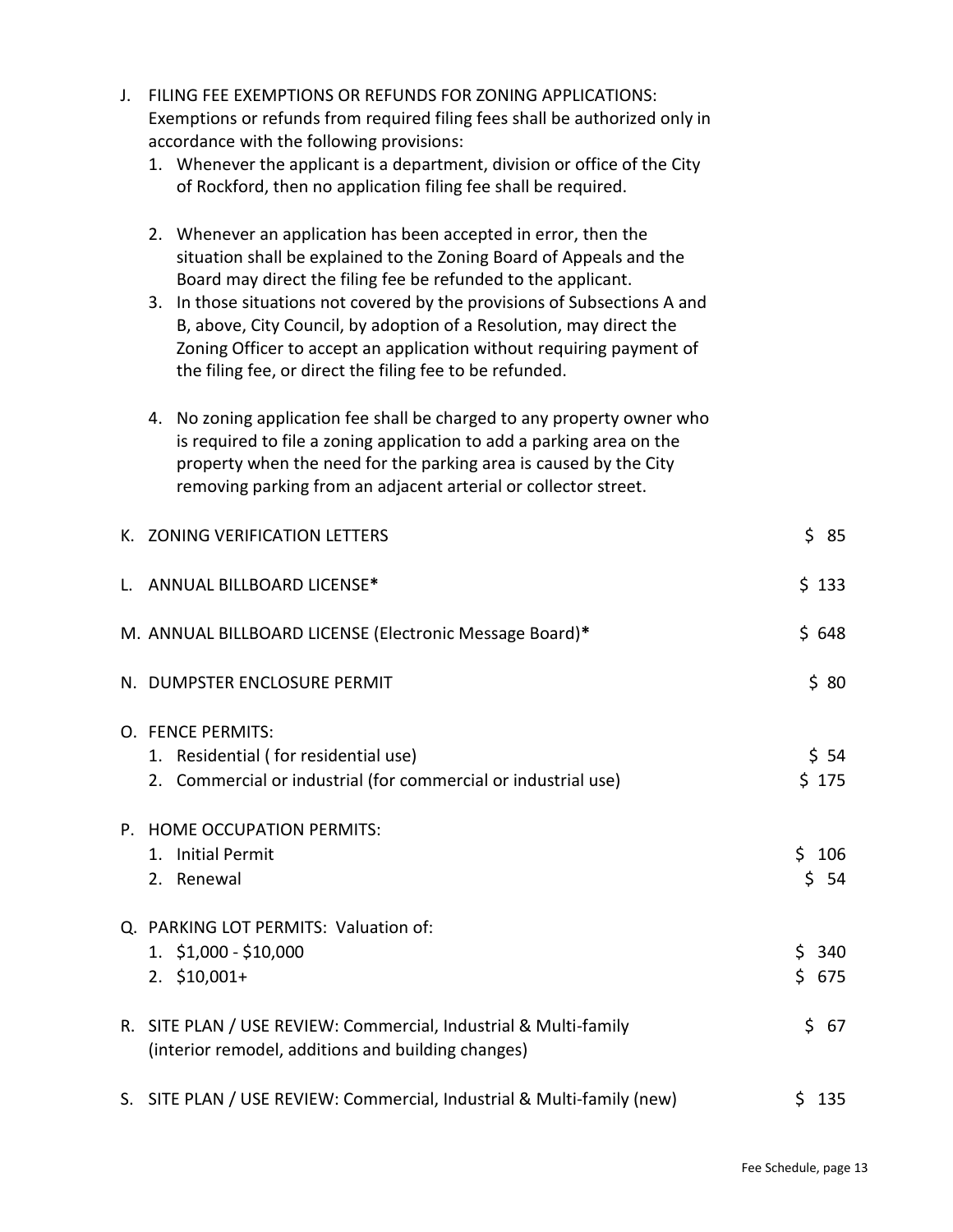|                 | T. SITE PLAN / USE REVIEW (1 & 2 Family)                        |            |
|-----------------|-----------------------------------------------------------------|------------|
|                 | 1. 1 & 2 Family Review (new construction)                       | \$<br>67   |
|                 | 2. 1 & 2 Family Review (alteration, addition, deck, shed, pool) | \$<br>29   |
|                 | U. PERFORMANCE REVIEW                                           | \$<br>200  |
|                 | V. TEMPORARY SIGN PERMIT (Light, Pole, Banner and Other)        | \$<br>41   |
| W. SUBDIVISIONS |                                                                 |            |
|                 | 1. Tentative plat review fees                                   |            |
| a)              | Single-family and two-family subdivisions                       | \$689      |
|                 | plus per lot                                                    | \$17       |
| b)              | All other subdivisions                                          | \$689      |
|                 | plus per acre                                                   | \$59       |
| c)              | Public works review                                             | \$261      |
| d)              | Re-Submittal fee (partial submittal)                            | \$<br>130  |
| 2.              | Revised tentative plat review fees                              |            |
| a)              | Single-family and two-family subdivisions                       | \$689      |
|                 | plus per lot                                                    | \$17       |
| b)              | All other subdivisions                                          | \$689      |
|                 | plus per acre                                                   | \$59       |
| c)              | Public works review                                             | \$261      |
| d)              | Re-Submittal fee (partial submittal)                            | \$<br>130  |
| 3.              | Final plat review fees                                          |            |
| a)              | Single-family and two-family subdivisions                       | \$<br>689  |
|                 | plus per lot                                                    | \$17       |
|                 | All other subdivisions<br>b)                                    | \$689      |
|                 | plus per acre                                                   | \$59       |
| c)              | Public works review                                             | \$<br>261  |
| d)              | Re-Submittal fee (partial submittal)                            | \$<br>130  |
| 4.              | Boundary map amendment                                          |            |
| a)              | Single-family and two-family subdivisions                       | \$.<br>689 |
|                 | plus per lot                                                    | \$17       |
| b)              | All other subdivisions                                          | \$689      |
|                 | plus per acre                                                   | \$59       |
| c)              | Public works review                                             | \$<br>261  |
| d)              | Re-Submittal fee (partial submittal)                            | \$<br>130  |
|                 |                                                                 |            |

5. Construction Inspection Fees\*: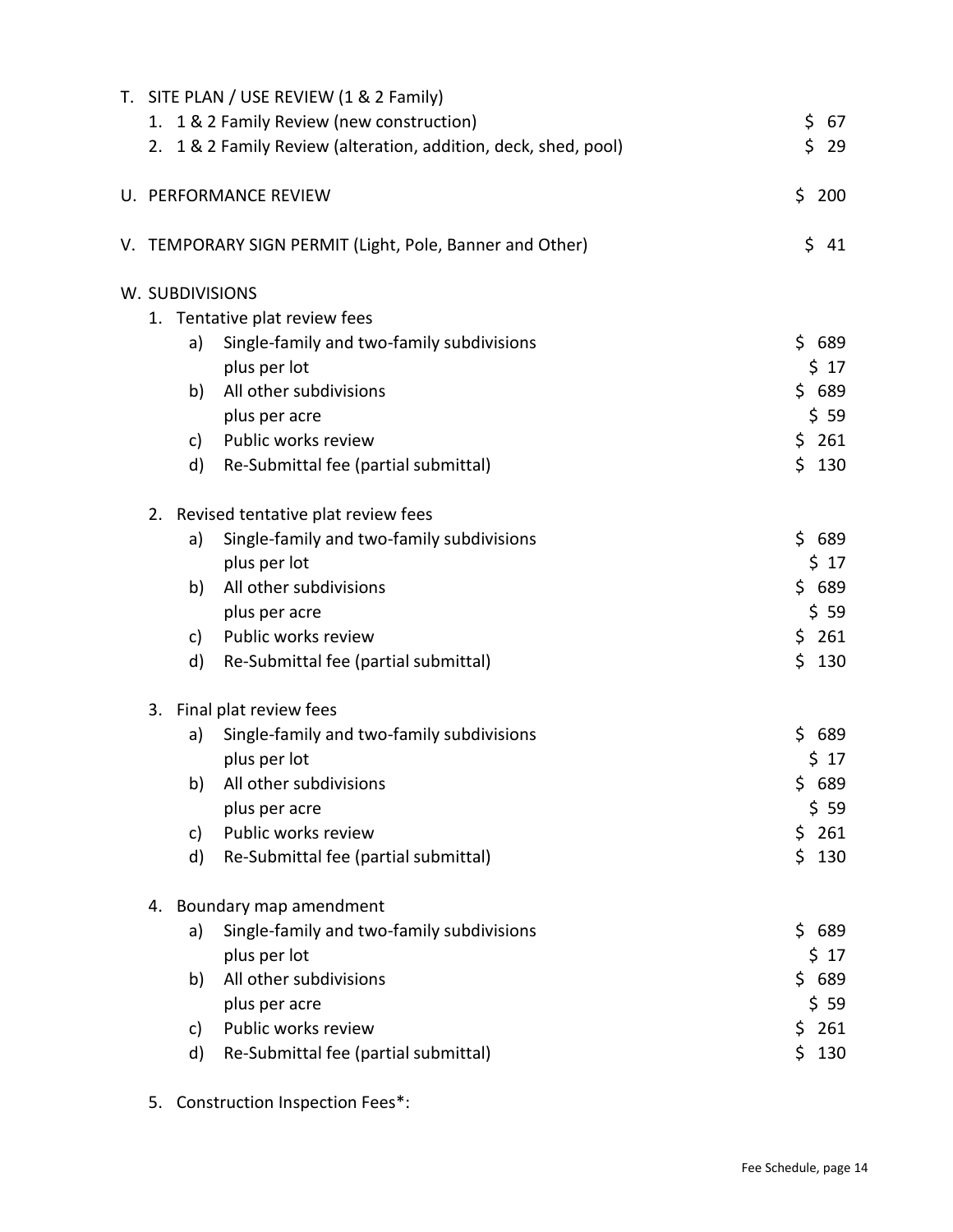| A construction inspection fee of public and certain private<br>infrastructure costs, (including but not limited to public water, storm<br>sewer, detention requirements, street lights, sidewalks, bike paths,<br>street trees) shall be required at the time of the City Engineer's plat<br>signature.                                                                                                                                                                | 2.60%               |
|------------------------------------------------------------------------------------------------------------------------------------------------------------------------------------------------------------------------------------------------------------------------------------------------------------------------------------------------------------------------------------------------------------------------------------------------------------------------|---------------------|
| <b>PUBLIC SAFETY FEES</b><br><b>FIRE DEPARTMENT</b>                                                                                                                                                                                                                                                                                                                                                                                                                    |                     |
| A. Special services per hour for a fire company, ambulance, or other vehicles.<br>Apparatus will be charged per hour based upon current FEMA Schedule of<br>Equipment Rates, actual cost per staff hour, and actual cost of materials<br>and equipment utilized during the limited special services provided by the<br>fire department                                                                                                                                 |                     |
| B. Hazardous Materials and Technical Rescue services will be charged to the<br>responsible party. Apparatus will be charged per hour based on current<br>FEMA Schedule of Equipment Rates, actual cost per staff hour, and<br>materials and equipment utilized and unable to be recovered will be billed<br>at cost plus percent.                                                                                                                                      | 15%                 |
| C. Remote fire alarm systems:<br>1. Per Installation<br>2. Service Charge (Monthly)                                                                                                                                                                                                                                                                                                                                                                                    | \$300<br>\$65       |
| D. Rural fire district dispatching (per call).                                                                                                                                                                                                                                                                                                                                                                                                                         | \$<br>34            |
| E. Fire Maintenance Facility Shop Fees<br>1. Mechanic Hourly Rate<br>2. Parts markup (percentage)<br>3. Parts markup over cost (percentage) when purchasing parts only                                                                                                                                                                                                                                                                                                 | \$115<br>15%<br>30% |
| F. Pyrotechnics: A fee of<br>(plus 1.5 times the hourly rate of the necessary fire inspection staff for all<br>hours necessary will be charged for supervision of indoor or outdoor<br>pyrotechnic events.)                                                                                                                                                                                                                                                            | \$53                |
| G. Emergency Incidents outside city a fee for each apparatus (fire company is<br>defined as an emergency vehicle and up to four fire personnel) The time<br>to be computed from the time of leaving the station until the return to<br>the station for each fire truck hose car or other apparatus responding to<br>the incident. Provided, that no charge will be made for runs to cities<br>maintaining a paid fire department which are able to reciprocate, should |                     |

the city be required to call on them for assistance. Incident response will

be charged in accordance with our Special services fees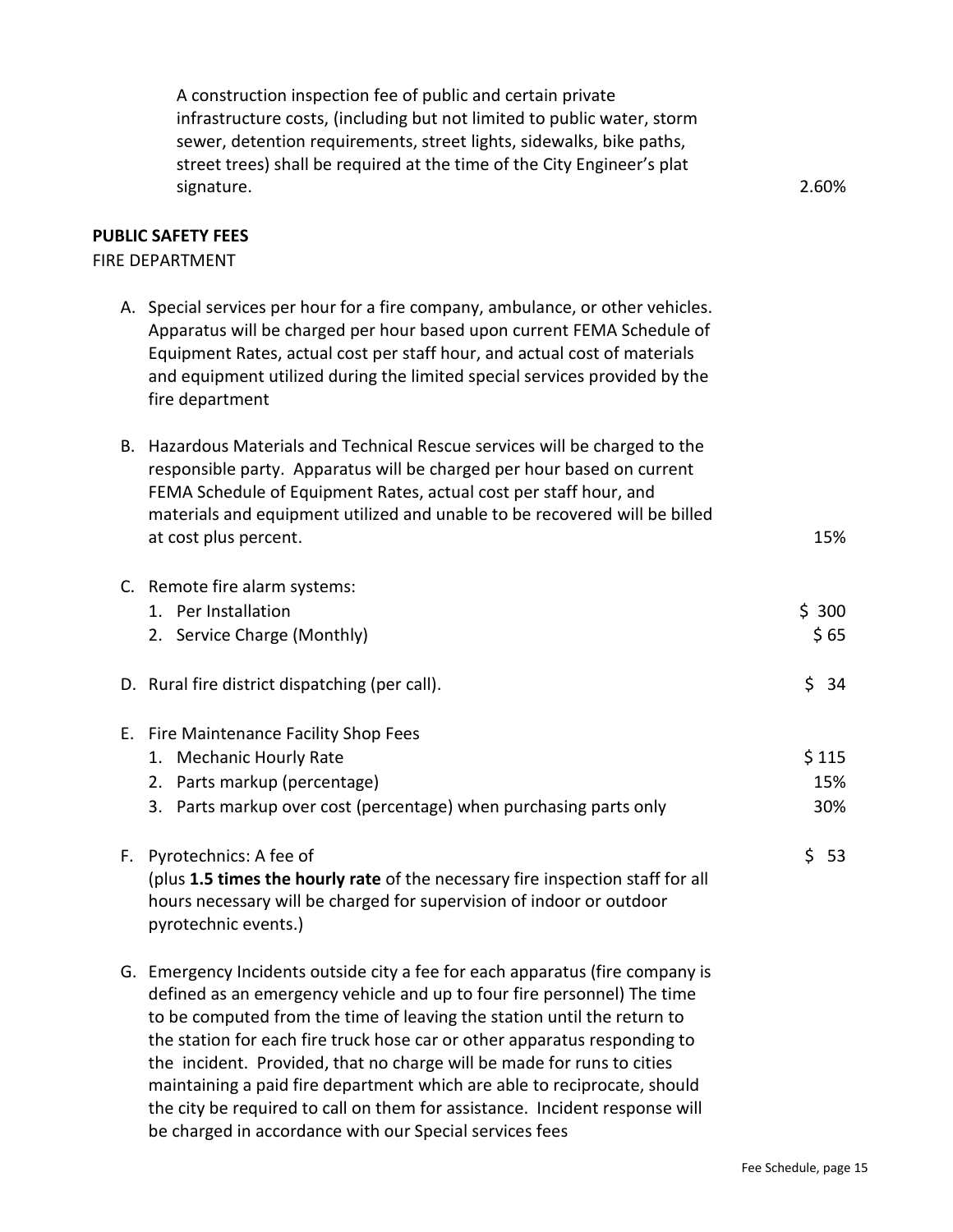|  | H. Ambulance service: |  |
|--|-----------------------|--|
|--|-----------------------|--|

|    | 1. Transport Fees                                                                                                                                                                                                                                                                                                    |         |
|----|----------------------------------------------------------------------------------------------------------------------------------------------------------------------------------------------------------------------------------------------------------------------------------------------------------------------|---------|
|    | a)<br><b>Basic Life Support (BLS)</b>                                                                                                                                                                                                                                                                                | \$2,061 |
|    | Advanced Life Support 1 (ALS 1)<br>b)                                                                                                                                                                                                                                                                                | \$2,061 |
|    | Advanced Life Support 2 (ALS 2)<br>c)                                                                                                                                                                                                                                                                                | \$2,061 |
|    |                                                                                                                                                                                                                                                                                                                      |         |
|    | 2. Plus a mileage charge (per mile)                                                                                                                                                                                                                                                                                  | \$20    |
|    |                                                                                                                                                                                                                                                                                                                      |         |
|    | 3. Plus an oxygen charge                                                                                                                                                                                                                                                                                             | \$20    |
| Ι. | A minimum fee for special permits as set forth in Section 105 and<br>appropriate amendments to the International Fire Code.<br>In addition, when needed for inspections after normal business hours, 1.5<br>times the hourly rate of the necessary fire inspection staff for all hours<br>necessary will be charged. | \$53    |
| J. | Fire Insurance Companies not incorporated in Illinois shall pay an annual<br>fee equal to of the gross receipts of premiums received by such<br>companies, corporations or associations, or their agents for business<br>effected or transacted for fire insurance.                                                  | 2%      |
|    | POLICE DEPARTMENT                                                                                                                                                                                                                                                                                                    |         |
|    |                                                                                                                                                                                                                                                                                                                      |         |
|    | A. Release of impounded vehicles:                                                                                                                                                                                                                                                                                    |         |
|    | 1. Administrative processing fee for statutorily permitted offenses                                                                                                                                                                                                                                                  |         |
|    | (per vehicle)                                                                                                                                                                                                                                                                                                        | \$550   |
|    | 2. All other offenses (per vehicle)                                                                                                                                                                                                                                                                                  | \$116   |
|    | B. Vehicle immobilization fee                                                                                                                                                                                                                                                                                        | \$129   |
|    | C. Special services fee related to parades, athletic events, or special events                                                                                                                                                                                                                                       |         |
|    | (per manpower hour)                                                                                                                                                                                                                                                                                                  | \$70    |
|    |                                                                                                                                                                                                                                                                                                                      |         |
|    | D. False Alarm Fines, Police, Fire and Medical:                                                                                                                                                                                                                                                                      |         |
|    | 1. 3rd-8th False Alarm (per alarm)                                                                                                                                                                                                                                                                                   | \$100   |
|    | 2. 9th-10th False Alarm (per alarm)                                                                                                                                                                                                                                                                                  | \$200   |
|    | 3. More than 11 False Alarms (per alarm)                                                                                                                                                                                                                                                                             | \$300   |
|    |                                                                                                                                                                                                                                                                                                                      |         |
| Е. | Accident Report Copy (authorized and set by State statute)                                                                                                                                                                                                                                                           | \$5     |
| F. | Accident Reconstruction Copy (authorized and set by State statute)                                                                                                                                                                                                                                                   | \$20    |
|    |                                                                                                                                                                                                                                                                                                                      |         |
|    | G. Summary Report (authorized and set by State statute)                                                                                                                                                                                                                                                              | \$5     |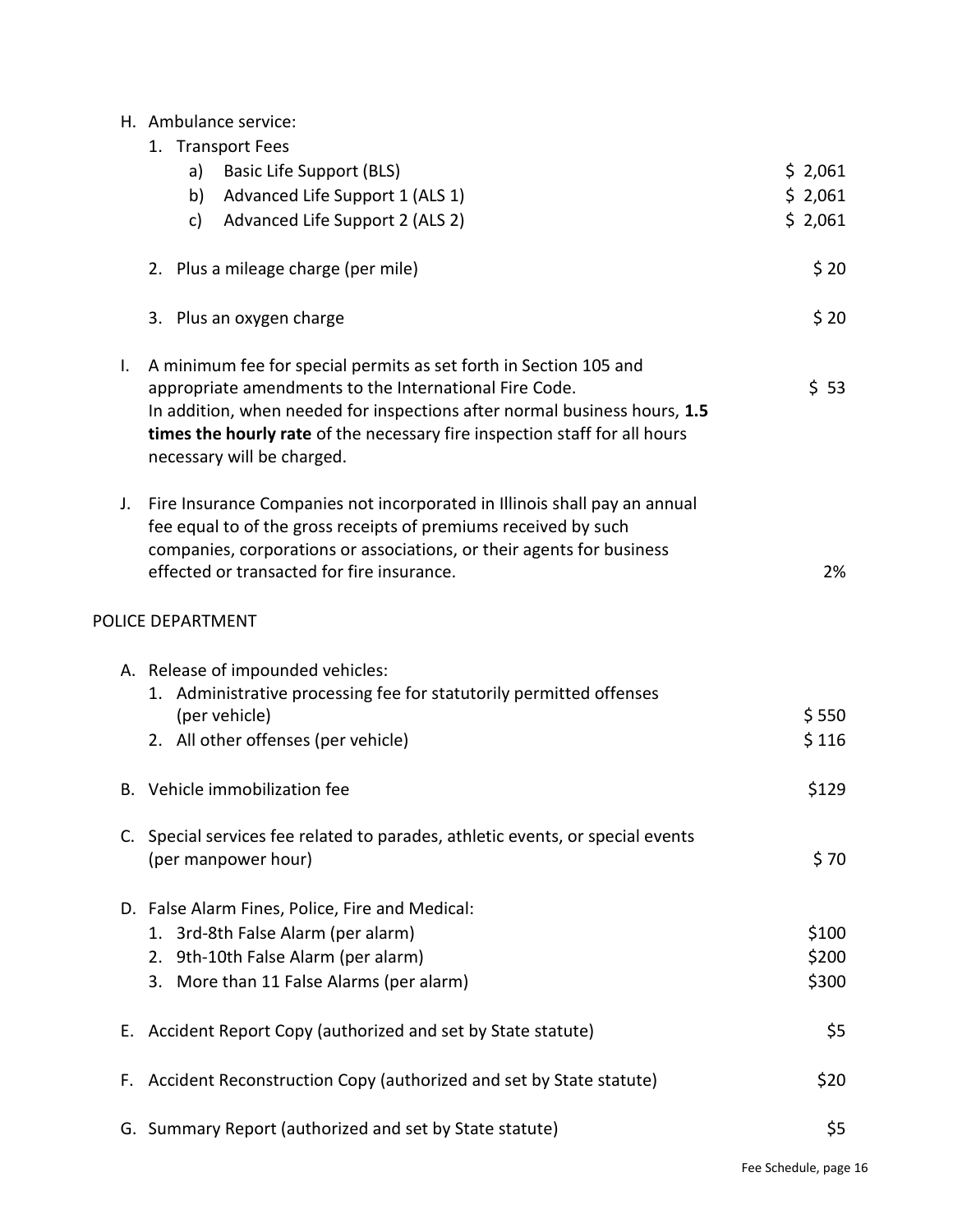| H. Subpoena Fee (authorized and set by State statute)                                                                                                                                                    |                                             | \$20                |
|----------------------------------------------------------------------------------------------------------------------------------------------------------------------------------------------------------|---------------------------------------------|---------------------|
| Photo Fee:<br>Individual Photo (authorized and set by State statute)<br>1.<br>Digital Photo (authorized and set by State statute)<br>2.<br>Digital Photo CD (authorized and set by State statute)<br>3.  |                                             | \$5<br>\$10<br>\$15 |
| Video Tape (authorized and set by State statute)                                                                                                                                                         |                                             | \$15                |
| K. Fingerprinting Fee:<br>1. First Card (authorized and set by State statute)<br>2. Second Card (authorized and set by State statute)                                                                    |                                             | \$10<br>\$5         |
| L. Violent Offender registration:<br>1. First Year<br>2. Each Year After                                                                                                                                 |                                             | \$20<br>\$10        |
| M. Sex Offender registration fee (annually)                                                                                                                                                              |                                             | \$100               |
| <b>COMMUNITY DEVELOPMENT DEPARTMENT FEES</b>                                                                                                                                                             |                                             |                     |
| A. Historic landmark designation application fee                                                                                                                                                         |                                             | \$129               |
| B. Historic district designation application fee (per individual property)<br>which is the subject to the petition plus                                                                                  |                                             | \$26<br>\$129       |
| C. Code Enforcement Administrative fee                                                                                                                                                                   |                                             | \$129               |
| D. Neighborhood Development Application fee                                                                                                                                                              |                                             | \$0                 |
| <b>SOLID WASTE FEES</b>                                                                                                                                                                                  |                                             |                     |
| A. Solid Waste Collection<br>1. Residential unit service (per month)<br>2. Bulk waste pickup\charges<br>Up to 3 cubic yards<br>a)<br>Each additional 3 cubic yards (1 truck hopper = appx 3 cyds)*<br>b) | Ś.<br>No Charge                             | 22.94<br>\$29.98    |
|                                                                                                                                                                                                          | *Fees applied per individual dwelling unit. |                     |

B. Enterprise Zone and River Edge Zone Administration Fee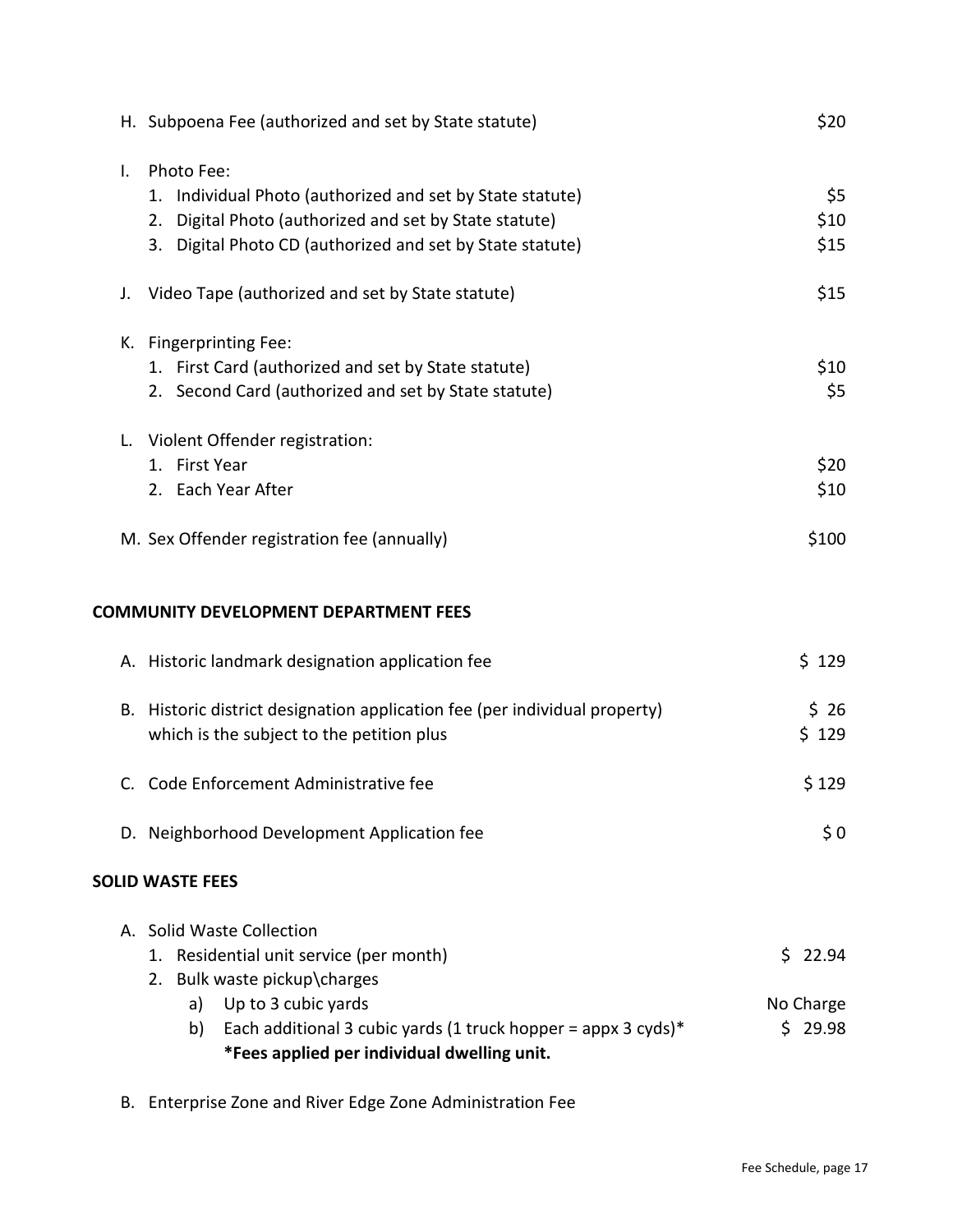|    | 1. Sales Tax Exemption Certificates a fee of percent (1/2%) of the<br>documented costs of the building materials for each project<br>(up to a maximum of)                                                                                                                                                                           | 0.50%<br>\$50,000                  |
|----|-------------------------------------------------------------------------------------------------------------------------------------------------------------------------------------------------------------------------------------------------------------------------------------------------------------------------------------|------------------------------------|
|    | <b>PUBLIC WORKS FEES</b>                                                                                                                                                                                                                                                                                                            |                                    |
|    | <b>MISCELLANEOUS FEES</b>                                                                                                                                                                                                                                                                                                           |                                    |
|    | A. For permits issued by the Public Works Department, when work is started<br>or proceeded with prior to obtaining said permit, the fee shall be doubled.<br>For the second offense within a 12-month period, starting or proceeding<br>with work prior to obtaining a permit, the fee shall be doubled and an<br>additional fee of | \$750                              |
|    | B. Driveway/Sidewalk/Curb cut permit (located in right-of-way or private<br>property)                                                                                                                                                                                                                                               |                                    |
|    | 1. One and Two-family properties.                                                                                                                                                                                                                                                                                                   | \$48                               |
|    | 2. 3+ Family, Commercial, Industrial Properties<br>plus per foot of curb to be cut                                                                                                                                                                                                                                                  | \$48<br>\$6                        |
|    | C. Bench permit fee (per bench)                                                                                                                                                                                                                                                                                                     | \$48                               |
|    | D. Endangered Species Consultation Fee                                                                                                                                                                                                                                                                                              | \$525                              |
| Е. | Right-of-Way Permit (No charge to utility)                                                                                                                                                                                                                                                                                          | \$48                               |
| F. | Right-of-Way Permit including underground boring<br>plus per foot feet:<br>1. 0-100 feet<br>101-499 feet (additional)<br>2.<br>3. 500 and over (additional)                                                                                                                                                                         | \$48<br>No charge<br>\$ 27<br>\$57 |
|    | G. Small Cell Wireless Permit<br>1. Application Fee to collocate a single facility (non-refundable)<br>2. Application Fee for consolidated application per facility on application<br>(non-refundable)<br>3. Application Fee facility with new pole installation per facility<br>(non-refundable)                                   | \$650<br>\$350<br>\$1,000          |
|    | H. Performing Artist Permit fee (Buskers) annually                                                                                                                                                                                                                                                                                  | \$33                               |
| I. | Right-of-Way and City-owned property Vending Permit for Trucks, Carts,                                                                                                                                                                                                                                                              |                                    |

and Kiosks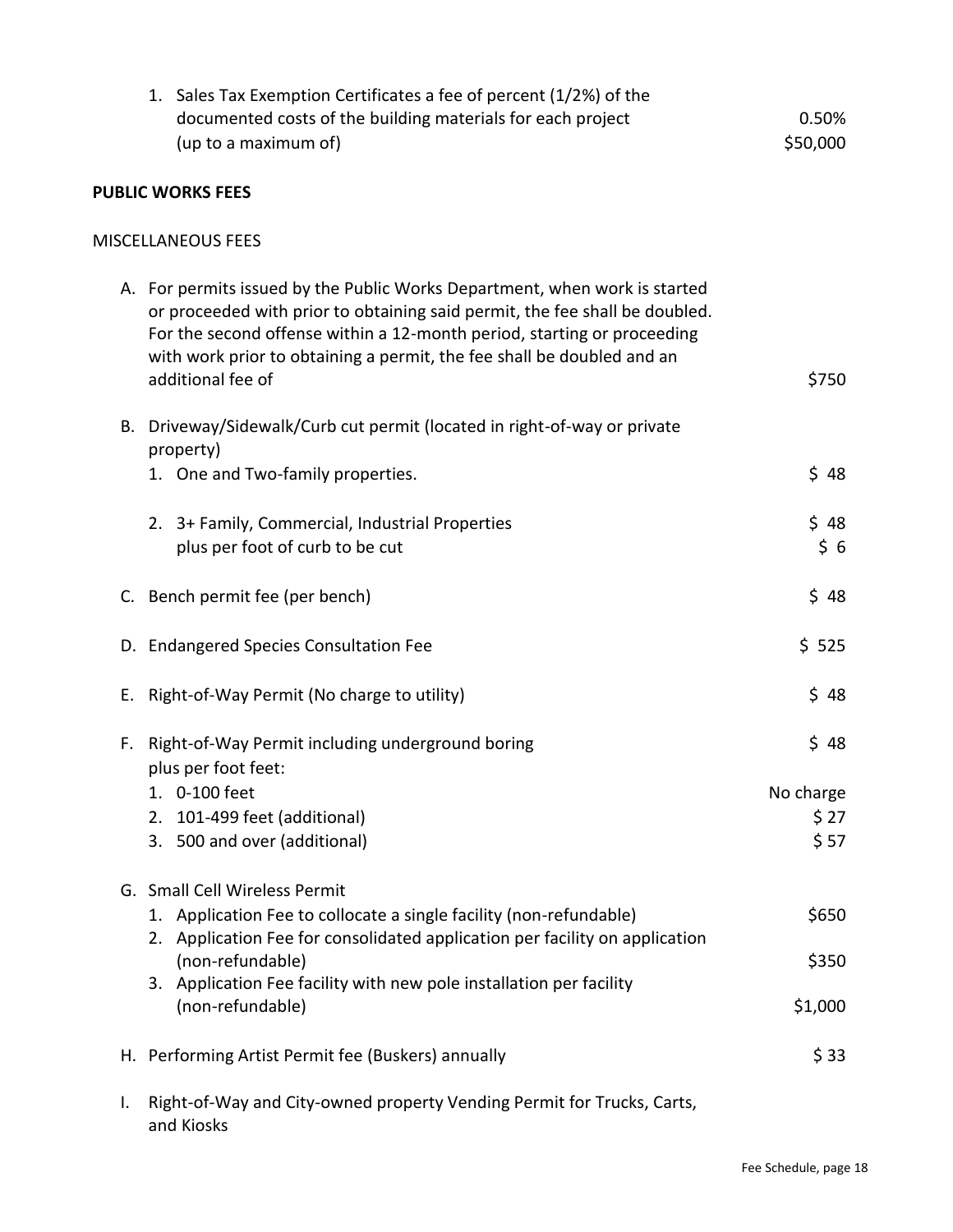|    | 1. $1$ day<br>4 days<br>2.<br>3. Month                                                    | \$38<br>\$85<br>\$130 |
|----|-------------------------------------------------------------------------------------------|-----------------------|
| J. | Electrical service for Vending at Right-of-Way or City-owned property,<br>where available |                       |
|    | 1. $4 \text{ days}$                                                                       | $$16$                 |
|    | 2. Month                                                                                  | $$41$                 |
|    | K. Encroachment in Right-of-Way (Signs, Fences, Banners, Overhangs)                       | \$48                  |
|    | L. Banner in Right of Way Permit fee (per location)                                       | \$48                  |
|    | M. Drop Boxes per drop box, per year                                                      | \$48                  |
|    | N. Planter Box Permit per planter box, per year                                           | \$48                  |
|    | O. Parking Lot Inspection Fee (Public Works)                                              | \$58                  |
|    | P. Special Events Services                                                                |                       |
|    | 1. Block Party Fee                                                                        | \$30                  |
|    | Post event sweeping and clean up (hourly)<br>2.<br><b>Filming Application Fee</b><br>3.   | \$160<br>\$40         |
|    | Q. Sidewalk Café and Merchant Vending Permits                                             |                       |
|    | 1. Sidewalk Merchant Vending                                                              |                       |
|    | One-day permit<br>a)                                                                      | \$20                  |
|    | 4-day (consecutive) permit<br>b)                                                          | \$40                  |
|    | 2. One-month permit                                                                       | \$100                 |
|    | 3. Sidewalk cafes, per year, (payable upon application)                                   | \$85                  |
|    | R. Horse-Drawn Carriage                                                                   |                       |
|    | 1. Permit Fee                                                                             | \$40                  |
| S. | Street excavators                                                                         | \$130                 |
| Т. | Parades: athletic event or special event permit application and processing<br>fee         |                       |
|    | Not for profit special event fee<br>1.                                                    | \$98                  |
|    | For profit special event fee<br>2.                                                        | \$134                 |
|    | Farmer's market<br>3.                                                                     | \$72                  |
|    | Tent/canopy permits with or without electrical supply<br>4.                               | \$85                  |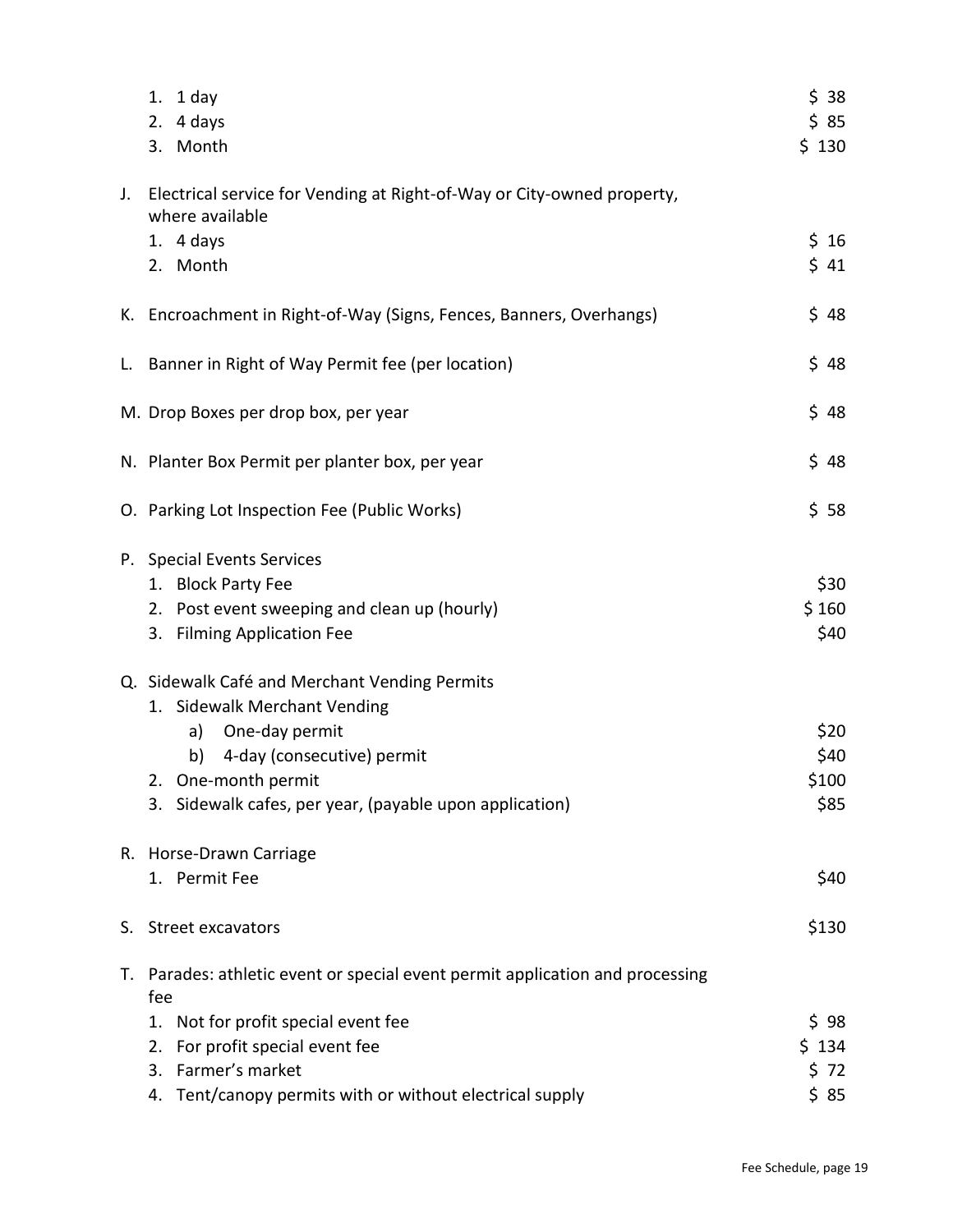| 5. A late fee shall be charged for any application that is not submitted in                                                                                                                   |             |
|-----------------------------------------------------------------------------------------------------------------------------------------------------------------------------------------------|-------------|
| a complete manner within the timeframe required                                                                                                                                               | \$200       |
| 6. Duplicate permit fee                                                                                                                                                                       | \$27        |
| U. Temporary Event Liquor Permits                                                                                                                                                             |             |
| 1. Civic Engagement Event (per day)                                                                                                                                                           | \$62        |
| 2. Non-For-Profit Event (per day)                                                                                                                                                             | \$30        |
| 3. Government Event (per day)                                                                                                                                                                 | \$30        |
| 4. Commercial Event (per day)                                                                                                                                                                 | \$170       |
| 5. Promotional Event (per day)                                                                                                                                                                | \$62        |
| 6. Police Assistance (per hour)                                                                                                                                                               | \$75        |
| V. Structure Moving Permit                                                                                                                                                                    | \$39        |
| W. Dumpster Permit                                                                                                                                                                            |             |
| 1. On streets or city parking lots per day.                                                                                                                                                   |             |
| (excluding Sundays and Federal Holidays)                                                                                                                                                      | \$10        |
| X. Drainage Review fee                                                                                                                                                                        | \$<br>92    |
| <b>SEDIMENT &amp; EROSION CONTROL</b>                                                                                                                                                         |             |
| A. Inspection:                                                                                                                                                                                |             |
| 1. Less than one acre                                                                                                                                                                         | \$62        |
| 2. 1 to 5 Acres                                                                                                                                                                               | \$<br>122   |
| 3. 5 to 10 Acres                                                                                                                                                                              | \$<br>237   |
| 4. 10 to 20 Acres                                                                                                                                                                             | \$610       |
| 5. 20 to 40 Acres                                                                                                                                                                             | \$1,432     |
| Over 40 Acres<br>6.                                                                                                                                                                           | \$<br>3,667 |
| STORMWATER VARIANCE REQUEST                                                                                                                                                                   |             |
| A. Residential Zoning                                                                                                                                                                         | Ś.<br>479   |
| B. Commercial/Industrial/PUD Zoning                                                                                                                                                           | Ŝ.<br>582   |
| <b>PARKING FEES</b>                                                                                                                                                                           |             |
| A. Parking Garage daily parking fees<br>1. Church South Deck (Desk S), State West Deck (Deck L), and Wyman<br>South Deck (Deck B) parking fees will be as follows:<br>Less than 2 hours<br>a) | \$5.66      |
| Less than 3 hours<br>b)                                                                                                                                                                       | \$7.55      |
|                                                                                                                                                                                               |             |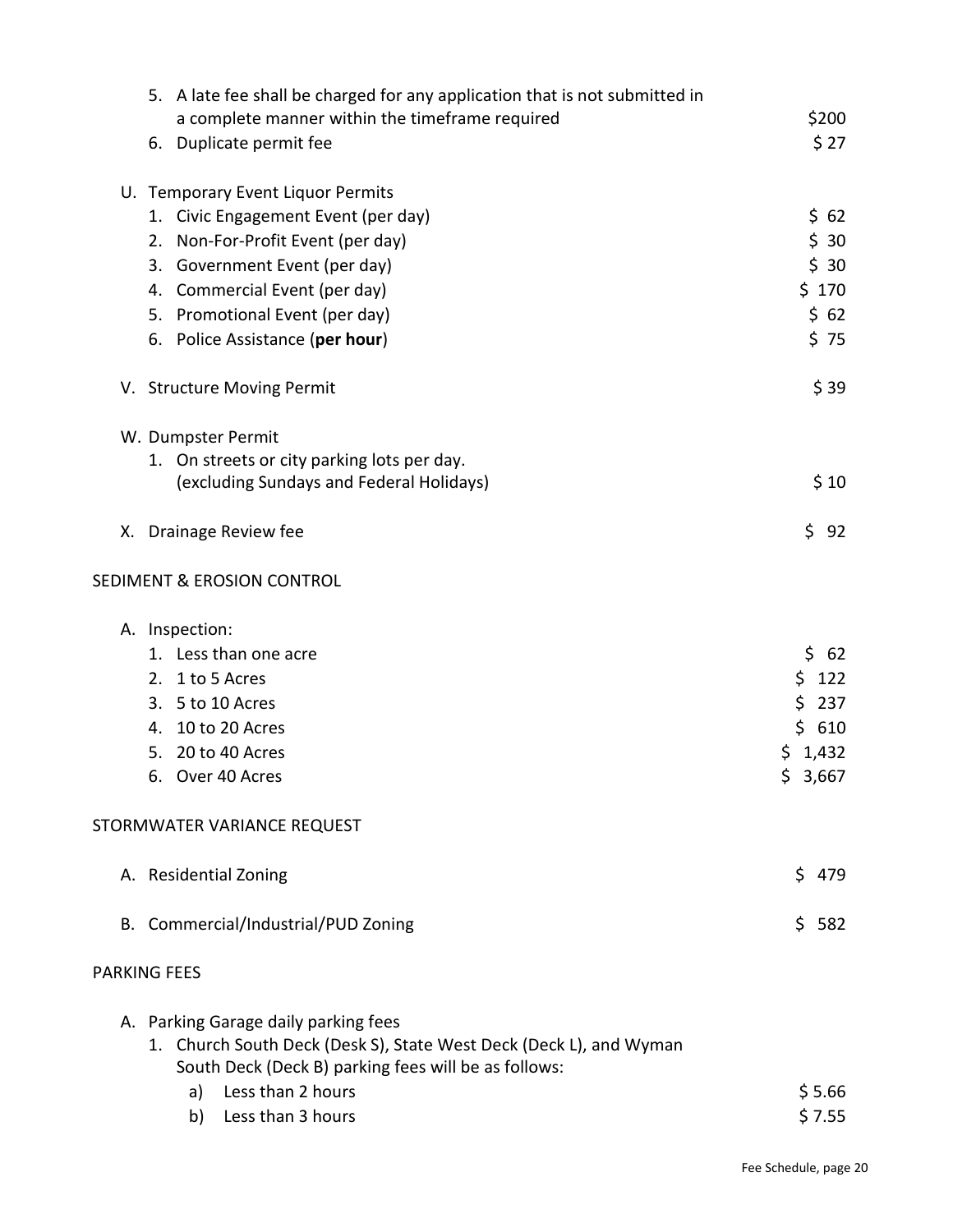|    |    | c)           | Less than 4 hours                                                                                                                                                                  | \$9.43  |
|----|----|--------------|------------------------------------------------------------------------------------------------------------------------------------------------------------------------------------|---------|
|    |    | d)           | Less than 5 hours                                                                                                                                                                  | \$11.32 |
|    |    | e)           | Less than 6 hours                                                                                                                                                                  | \$13.21 |
|    |    | f            | Less than 24 hours                                                                                                                                                                 | \$15.09 |
|    | 2. |              | Main North Deck parking fees will be as follows:                                                                                                                                   |         |
|    |    | a)           | Less than 2 hours                                                                                                                                                                  | \$2.83  |
|    |    | b)           | Less than 3 hours                                                                                                                                                                  | \$3.77  |
|    |    | c)           | Less than 4 hours                                                                                                                                                                  | \$4.72  |
|    |    | d)           | Less than 5 hours                                                                                                                                                                  | \$5.66  |
|    |    | e)           | Less than 6 hours                                                                                                                                                                  | \$6.60  |
|    |    | f)           | Less than 24 hours                                                                                                                                                                 | \$7.55  |
|    |    |              | B. Parking Lot daily parking fees:                                                                                                                                                 |         |
|    | 1. |              | Lot 5, 35, 43 and 45 Kiosks                                                                                                                                                        |         |
|    |    | a)           | Less than 2 hours                                                                                                                                                                  | \$5.66  |
|    |    | b)           | Less than 3 hours                                                                                                                                                                  | \$7.55  |
|    |    | c)           | Less than 4 hours                                                                                                                                                                  | \$9.63  |
|    |    | $\mathsf{d}$ | Less than 5 hours                                                                                                                                                                  | \$11.55 |
|    |    | e)           | Less than 6 hours                                                                                                                                                                  | \$13.46 |
|    |    | f)           | Less than 24 hours                                                                                                                                                                 | \$15.40 |
|    |    |              | C. Parking Garage and Parking Lots parking fees (monthly)                                                                                                                          |         |
|    | 1. |              | Main North Parking Fee                                                                                                                                                             | \$56.88 |
|    | 2. |              | <b>Other Garage Parking Fees</b>                                                                                                                                                   | \$68.81 |
|    | 3. |              | Surface Parking Lot Fees (Lots 4,6,8,9,11,12,32)                                                                                                                                   | \$56.88 |
|    | 4. |              | Surface Parking Lot Fees (Lots 2,13,14,18,19,20,23,24,26)                                                                                                                          | \$26.61 |
|    |    |              | D. Residential parking space for persons with disabilities                                                                                                                         | \$0     |
|    |    |              | E. Residential parking program sticker fee (annual)                                                                                                                                | \$0     |
|    |    |              | F. Parking permit for the purpose of parking a vehicle or placing a dumpster<br>on a street, alley, the city downtown mall or city parking lots per<br>designated space: (Per Day) |         |
|    |    |              | (excluding Sundays and Federal Holidays)                                                                                                                                           | \$9.00  |
|    |    |              | G. Lost Parking Deck Card Replacement Fees                                                                                                                                         | \$25    |
|    |    |              | H. Lost surface lot permit replacement fee                                                                                                                                         | \$10    |
| Ι. |    |              | Parking permit payment late fee                                                                                                                                                    | \$12    |

#### OVERSIZE OR OVERWEIGHT VEHICLE PERMITS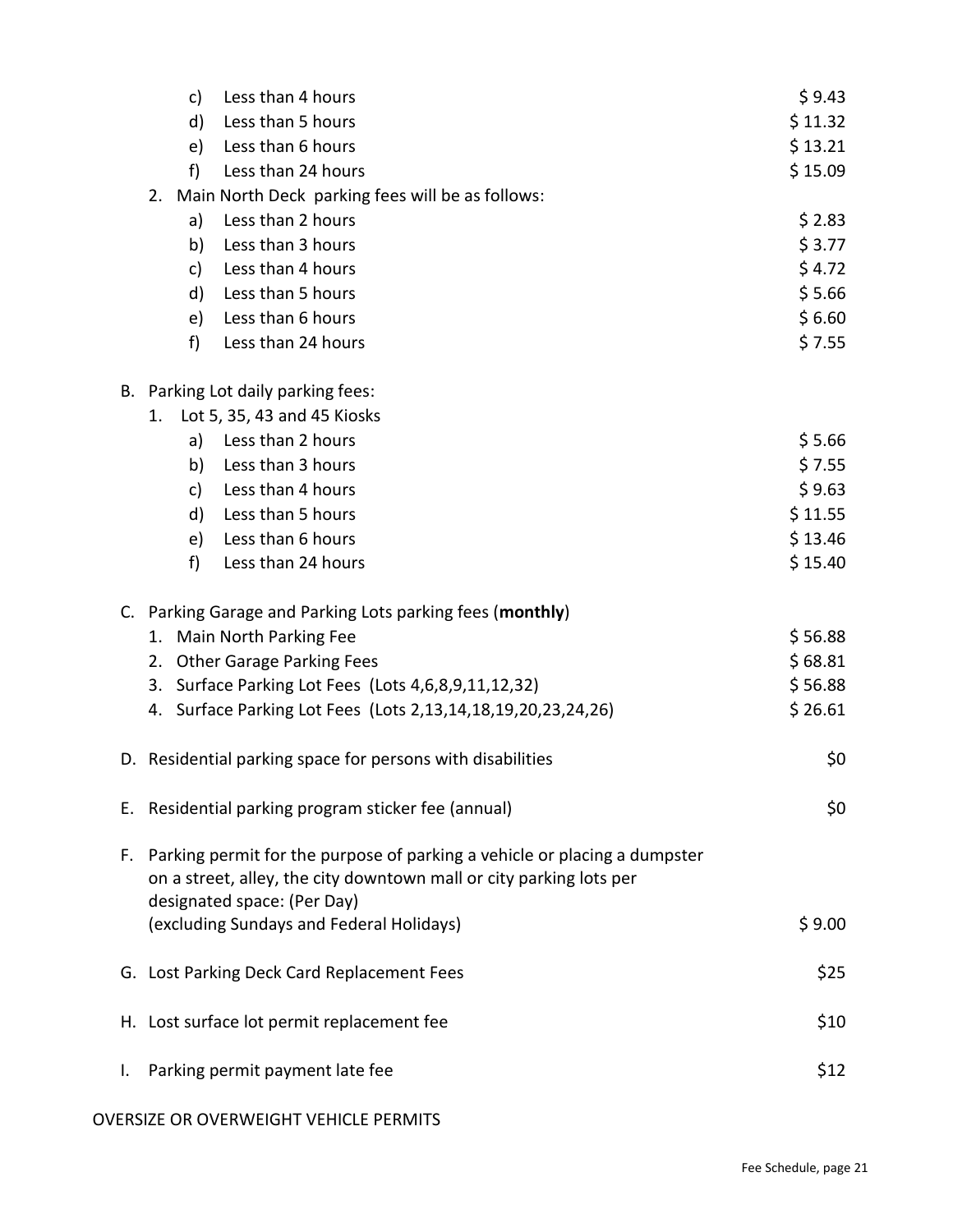# A. One-way permits

(valid for one one-way trip any time within three (3) consecutive days):

|    | 1. Over-size                                                                  |             |
|----|-------------------------------------------------------------------------------|-------------|
|    | a)<br>Over 72 feet in length                                                  | \$67        |
|    | Over 13 feet, 6 inches high<br>b)                                             | \$67        |
|    | 8 feet, 6 inches to 12 ft. wide<br>c)                                         | \$67        |
|    | Wider than 12 ft.<br>d)                                                       | \$93        |
|    | 2. Overweight                                                                 |             |
|    | a)<br>Less than 88,000 lbs.                                                   | \$67        |
|    | Less than 100,000 lbs.<br>b)                                                  | \$93        |
|    | Less than 110,000 lbs.<br>c)                                                  | \$126       |
|    | d) Less than 120,000 lbs.                                                     | \$153       |
|    | More than 120,000 lbs.<br>e)                                                  | \$180       |
|    | Plus fee for each additional 10,000 lbs.                                      | \$10        |
| В. | 120 continuous day permit for over-size construction equipment                |             |
|    | (per truck or transporting unit)                                              | \$180       |
| C. | Annual unlimited trip permit for over-size construction equipment             |             |
|    | (per year)                                                                    | \$6,180     |
|    | D. Annual unlimited trip permit for over-size only loads delivered to or from |             |
|    | a single site within the city                                                 | \$1,236     |
| Е. | When applicable, a police escort fee per hour, per police vehicle             | \$115       |
|    | <b>WATER UTILITY</b>                                                          |             |
|    | A. Water main permit fee, determined by length                                |             |
|    | 1. 0 feet - 200 feet                                                          | \$50.00     |
|    | 2. 201 feet - 1,000 feet                                                      | \$200       |
|    | 1,001 feet - 3,000 feet<br>3.                                                 | \$700       |
|    | 4. 3,000 feet and Over                                                        | \$1,200     |
|    | B. Rates for regular service                                                  |             |
|    | 1. Monthly service charge for each meter, effective with service              |             |
|    | November 1, 2021, for collection on January 1, 2022, as follows:              |             |
|    | <b>Residential Monthly Charge</b>                                             |             |
|    | <b>Size of Meter</b>                                                          |             |
|    | $5/8$ inch<br>a)                                                              | \$15.58     |
|    | $3/4$ inch<br>b)                                                              | 20.48<br>Ś. |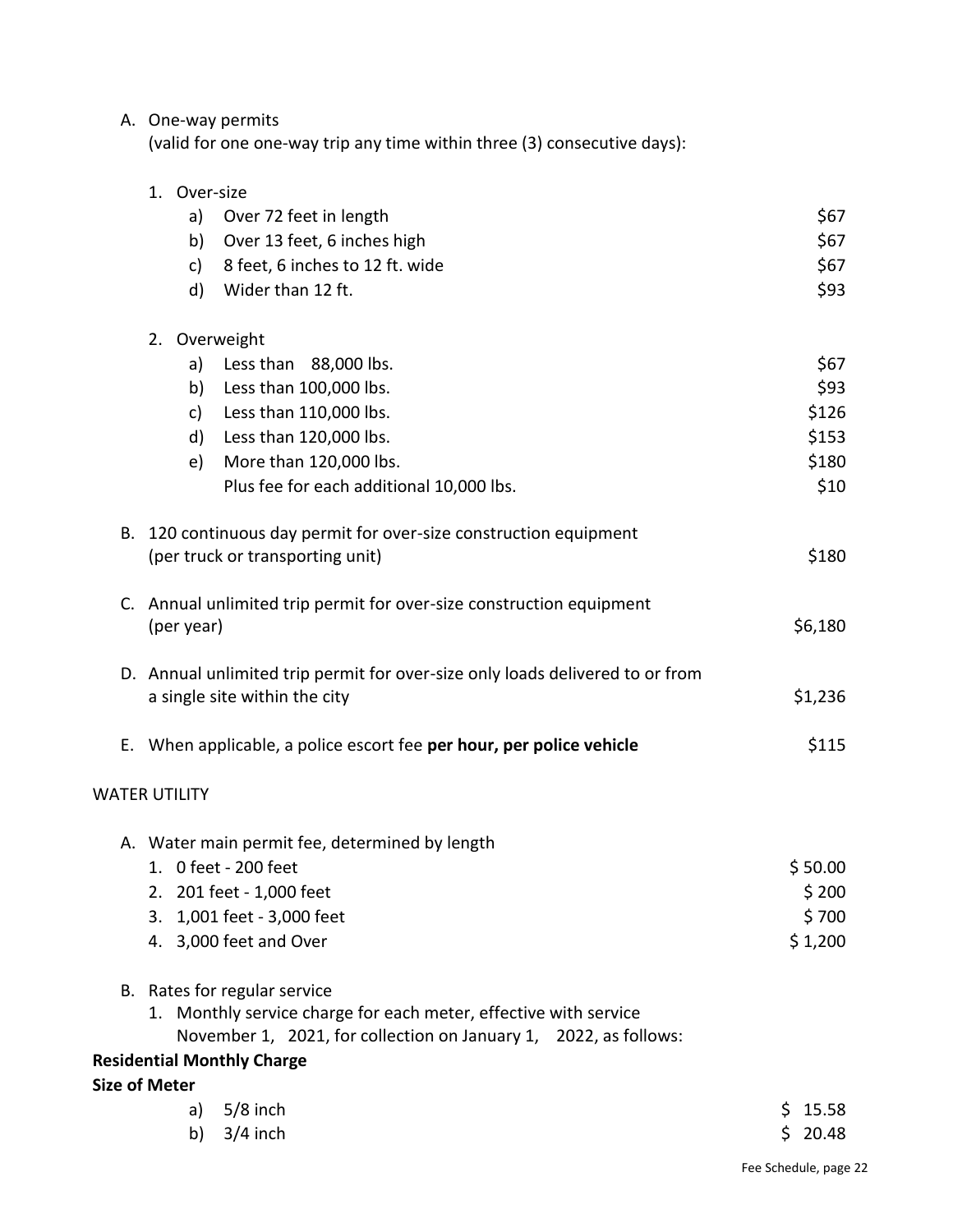| c)                                 | 1 inch                                                                        |     | \$30.26  |
|------------------------------------|-------------------------------------------------------------------------------|-----|----------|
| d)                                 | 1.5 inch                                                                      | \$  | 55.25    |
| e)                                 | 2 inch                                                                        |     | \$4.55   |
| f)                                 | 3 inch                                                                        |     | \$152.98 |
| g)                                 | 4 inch                                                                        | \$  | 250.69   |
| h)                                 | 6 inch                                                                        | \$  | 495.01   |
| i)                                 | 8 inch                                                                        |     | \$874.23 |
|                                    | <b>Non-Residential Monthly Charge</b>                                         |     |          |
| <b>Size of Meter</b>               |                                                                               |     |          |
| a)                                 | $5/8$ inch                                                                    | \$. | 16.16    |
| b)                                 | $3/4$ inch                                                                    | \$  | 21.21    |
| c)                                 | 1 inch                                                                        |     | \$31.26  |
| d)                                 | 1.5 inch                                                                      |     | \$56.42  |
| e)                                 | 2 inch                                                                        |     | \$4.99   |
| f)                                 | 3 inch                                                                        |     | \$153.46 |
| g)                                 | 4 inch                                                                        | \$  | 251.86   |
| h)                                 | 6 inch                                                                        |     | \$497.08 |
| i)                                 | 8 inch                                                                        | \$  | 990.54   |
| j)                                 | 10 inch                                                                       | \$. | 1,484.00 |
| k)                                 | 12 inch                                                                       | \$  | 1,977.47 |
|                                    | 2. Monthly consumption charge, effective with service November 1,             |     |          |
|                                    | 2021, for collection on January 1, 2022, as follows:                          |     |          |
|                                    | <b>Residential Rates per 100 Cubic Feet</b>                                   |     |          |
| a)                                 | First 300 (1-3 ccf)                                                           | \$  | 1.8432   |
| b)                                 | Next 3,700 (4-40 ccf)                                                         | \$. | 2.9456   |
| c)                                 | Next 96,000 (41-1,000 ccf)                                                    | \$. | 2.3565   |
| d)                                 | Above 100,000 (1,001 and higher ccf)                                          | \$  | 1.4139   |
|                                    | Non-Residential Rates per 100 Cubic Feet                                      |     |          |
| a)                                 | First 300 (1-3 ccf)                                                           |     | \$2.1504 |
| b)                                 | Next 3,700 (4-40 ccf)                                                         |     | \$3.2411 |
| c)                                 | Next 96,000 (41-1,000 ccf)                                                    |     | \$2.6252 |
| d)                                 | Above 100,000 (1,001 and higher ccf)                                          | \$  | 1.5751   |
| 3. Surcharges                      |                                                                               |     |          |
| a)                                 | The service and consumption charges are doubled for                           |     |          |
|                                    | properties outside the city limits.                                           |     |          |
|                                    | C. Fire protection service charge. There shall be a quarterly charge for each |     |          |
|                                    | fire protection service based on the following quarterly minimum charges:     |     |          |
| <b>Size of Service per Quarter</b> |                                                                               |     |          |
| a)                                 | 1 inch                                                                        | \$  | 14.04    |
| b)                                 | 1.5 inch                                                                      | \$  | 20.89    |
| c)                                 | 2 inch                                                                        |     | \$33.85  |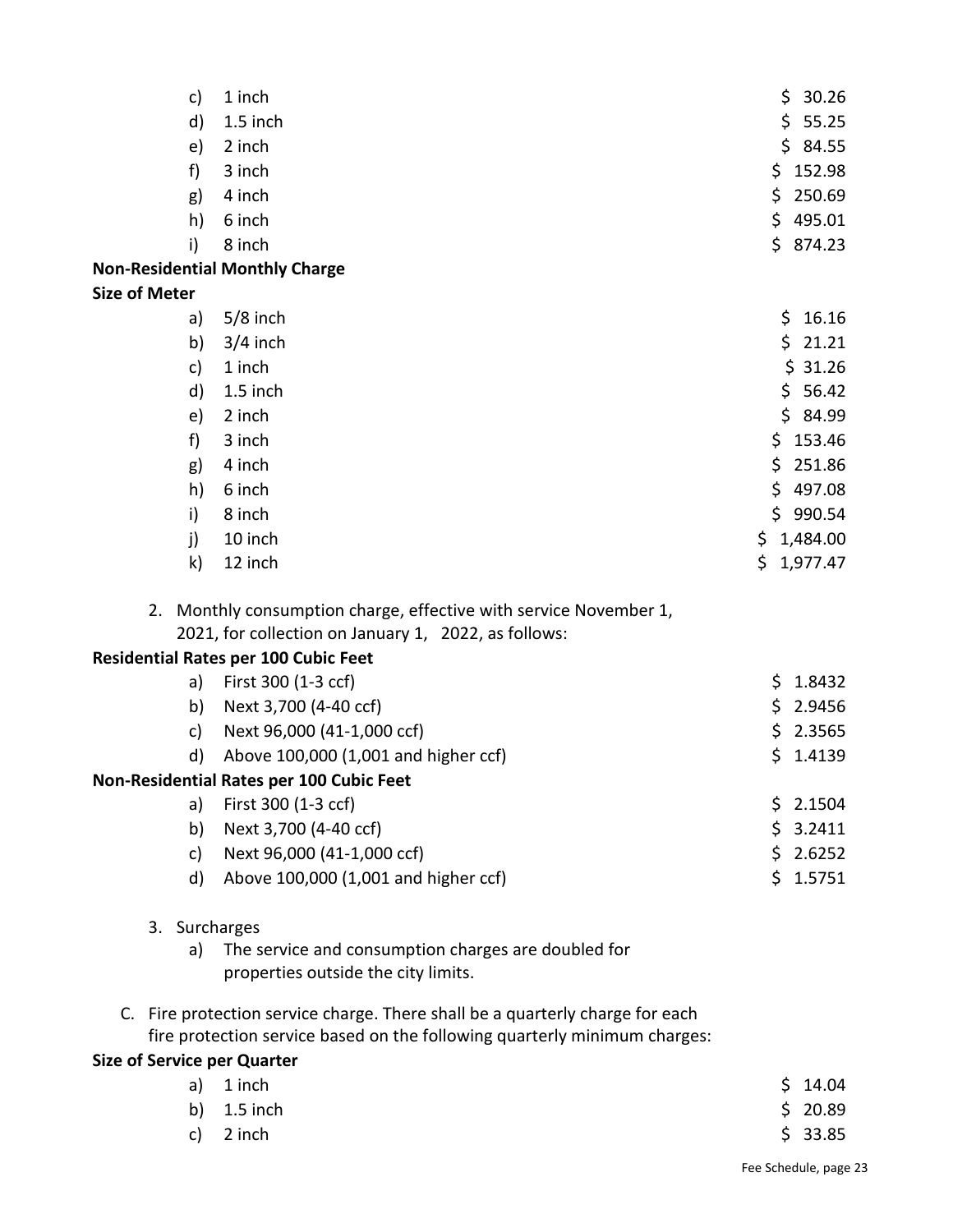|                                                                                | \$91.23  |
|--------------------------------------------------------------------------------|----------|
| e)<br>4 inch                                                                   |          |
| f)<br>6 inch                                                                   | \$195.74 |
| 8 inch<br>g)                                                                   | \$332.94 |
| 10 inch<br>h)                                                                  | \$510.11 |
| 12 inch<br>i)                                                                  | \$673.13 |
| (Fire service customers who do not also receive regular water service shall be |          |
| charged at double the rates.)                                                  |          |
| D. Trip Charge, each and every time service is discontinued for non-payment    | \$75     |
| Physical reconnection fee<br>Ε.                                                | \$541    |
| <b>Water Connection Fees</b><br>F.                                             |          |
| <b>Size of Service</b>                                                         |          |
| $5/8$ inch<br>a)                                                               | \$2,359  |
| b)<br>$3/4$ inch                                                               | \$2,359  |
| 1 inch<br>c)                                                                   | \$2,359  |
| d)<br>1.5 inch                                                                 | \$4,717  |
| 2 inch<br>e)                                                                   | \$7,076  |
| f)<br>3 inch                                                                   | \$10,877 |
| 4 inch<br>g)                                                                   | \$15,800 |
| 6 inch<br>h)                                                                   | \$21,640 |
| 8 inch<br>i)                                                                   | \$29,396 |
| j)<br>10 inch                                                                  | \$35,401 |
| G. Service Installation Costs                                                  |          |
| $3/4$ inch<br>a)                                                               | \$3,718  |
| plus fee times 1/2 width of ROW                                                | \$54     |
| 1 inch<br>b)                                                                   | \$3,718  |
| plus fee times 1/2 width of ROW                                                | \$54     |
| 1.5 inch<br>c)                                                                 | \$4,223  |
| plus fee times 1/2 width of ROW                                                | \$67     |
| 2 inch<br>d)                                                                   | \$4,563  |
| plus fee times 1/2 width of ROW                                                | \$71     |
| 3 inch<br>e)                                                                   | \$5,737  |
| plus fee times 1/2 width of ROW                                                | \$76     |
| 4 inch<br>f)                                                                   | \$6,808  |
| plus fee times 1/2 width of ROW                                                | \$83     |
| 6 inch<br>g)                                                                   | \$7,488  |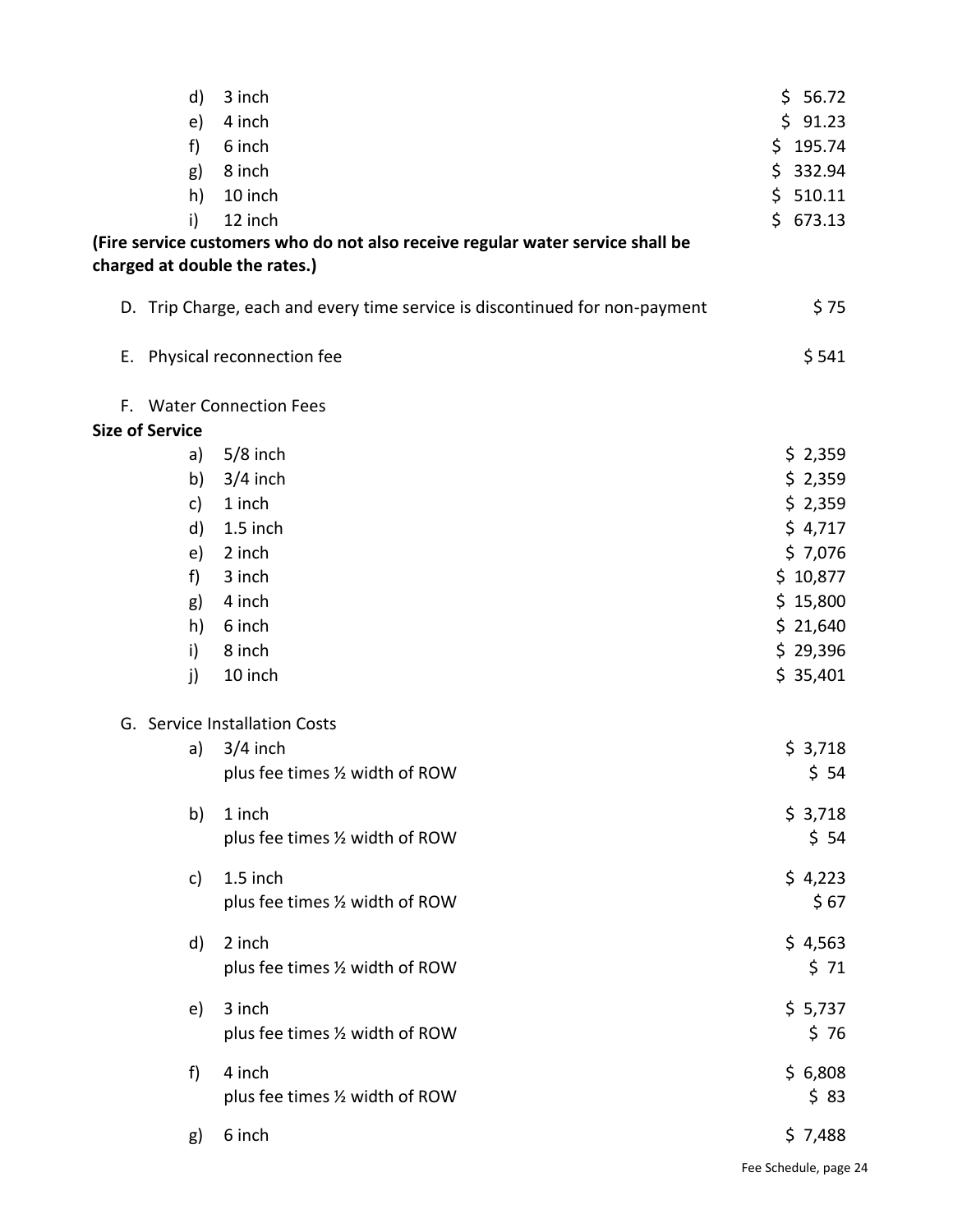|              | plus fee times 1/2 width of ROW            | \$94              |
|--------------|--------------------------------------------|-------------------|
| h)           | 8 inch<br>plus fee times 1/2 width of ROW  | \$8,044<br>\$98   |
| $\mathsf{i}$ | 10 inch<br>plus fee times 1/2 width of ROW | \$10,490<br>\$131 |

**Customers are encouraged to schedule service installations between April and November. If a service needs to be installed between December 1st and March 31st, there will be a 100% frost surcharge to cover additional cost of digging in winter.**

H. Meter Fees

## **Mechanical Meter Fees**

| a)            | $5/8$ inch | \$250   |
|---------------|------------|---------|
| b)            | $3/4$ inch | \$280   |
| $\mathsf{c})$ | 1 inch     | \$360   |
| d)            | 1.5 inch   | \$730   |
| e)            | 2 inch     | \$950   |
| f)            | 3 inch     | \$1,220 |
| g)            | 4 inch     | \$1,680 |
| h)            | 6 inch     | \$3,750 |
| i)            | 8 inch     | \$4,140 |

## **Compound Meter Fees**

| a)                                                            | $1.5$ inch |  | \$1,590 |
|---------------------------------------------------------------|------------|--|---------|
| b)                                                            | 2 inch     |  | \$1,700 |
| C)                                                            | 3 inch     |  | \$2,140 |
| d)                                                            | 4 inch     |  | \$3,060 |
| e)                                                            | 6 inch     |  | \$5,020 |
| $-f)$                                                         | 8 inch     |  | \$7,870 |
| a based on application and is subject to Water Superintendent |            |  |         |

Meter typing based on application and is subject to Water Superintendent approval.

| <b>Hydrant Meter Fees</b> |                                                         |  |        |
|---------------------------|---------------------------------------------------------|--|--------|
| a)                        | Hydrant meter consumption is charged at double the non- |  |        |
|                           | residential next 3,700 rate (per cubic feet)            |  | 6.4822 |
| b)                        | A monthly permit fee per hydrant                        |  | \$10   |
| C)                        | Installation fee per meter when installed by City       |  | \$62   |
| d)                        | Markup on any parts that require replacement            |  | 30%    |
| e)                        | Deposit required for 1 inch hydrant meter               |  | \$600  |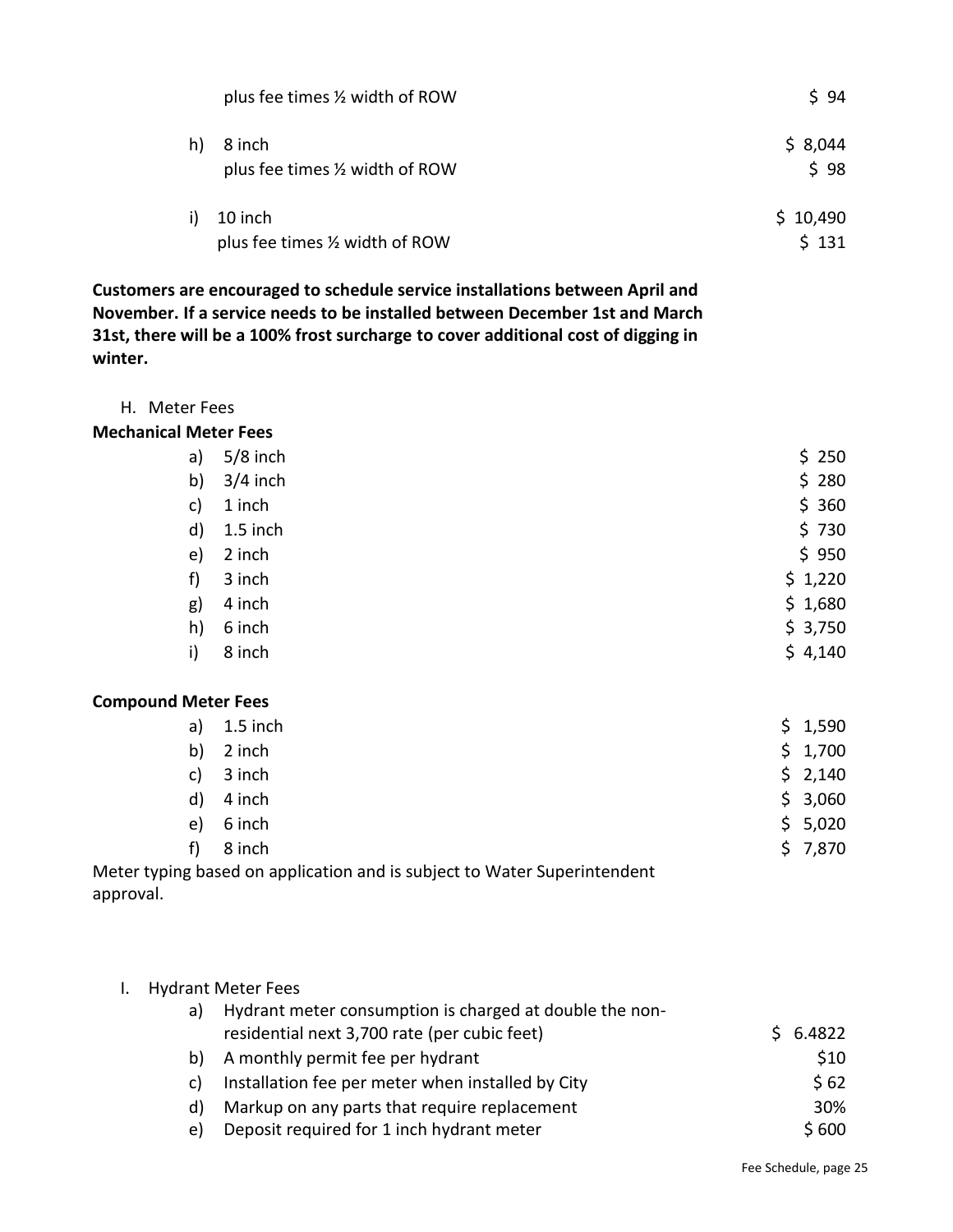|             | f  | Deposit required for 2 inch hydrant meter                       | \$1,500      |
|-------------|----|-----------------------------------------------------------------|--------------|
| J.          |    | <b>Administrative Fees</b>                                      |              |
|             | a) | <b>Multiple Delinquent Notice</b>                               | \$25         |
|             |    | for each disconnection notice that exceeds 1 in prior 6 billing |              |
|             |    | cycles                                                          |              |
|             | b) | <b>Missed Call Charge</b>                                       |              |
|             |    | per instance in which a customer is not present for a scheduled |              |
|             |    | appointment                                                     | \$50         |
|             | c) | No Response                                                     |              |
|             |    | for the 3rd and subsequent notification by the City that        |              |
|             |    | customer needs to correct information                           | \$5          |
|             | d) | <b>Annual Statement</b>                                         |              |
|             |    | per customer per account for an annual statement                | \$5          |
|             | e) | Look Up Charge                                                  |              |
|             |    | Per customer per account to lookup account, account balance     |              |
|             |    | or other information on the account.                            |              |
|             |    | (Two look ups free per quarter)                                 | \$5          |
|             | f) | <b>Meter Testing</b>                                            | \$50         |
|             | g) | Fire Flow Observation (per hydrant observed)                    | \$50         |
|             | h) | Failure to Notify (per instance) Where a Mortgagor fails to     |              |
|             |    | notify the City within 15 days from the time the mortgagor      |              |
|             |    | takes over the property.                                        | \$50         |
|             | i) | Application fee:                                                |              |
|             |    | Set up a new residential account.                               | \$25         |
|             |    | Set up a multi-family (3 or greater) account                    | \$50         |
|             |    | Set up a new non-residential.                                   | \$50         |
|             |    | Set up a new irrigation account.                                | \$50         |
|             |    | Set up a fire service account.                                  | \$50         |
|             |    | K. Environmental Laboratory Fees*                               |              |
| <b>Test</b> |    |                                                                 |              |
|             | a) | <b>Total Coliform</b>                                           | \$<br>19     |
|             | b) | Nitrate/Nitrite                                                 | $$21$        |
|             | c) | MF (Membrane Filtration)<br>Hardness                            | \$22<br>\$15 |
|             | d) |                                                                 |              |